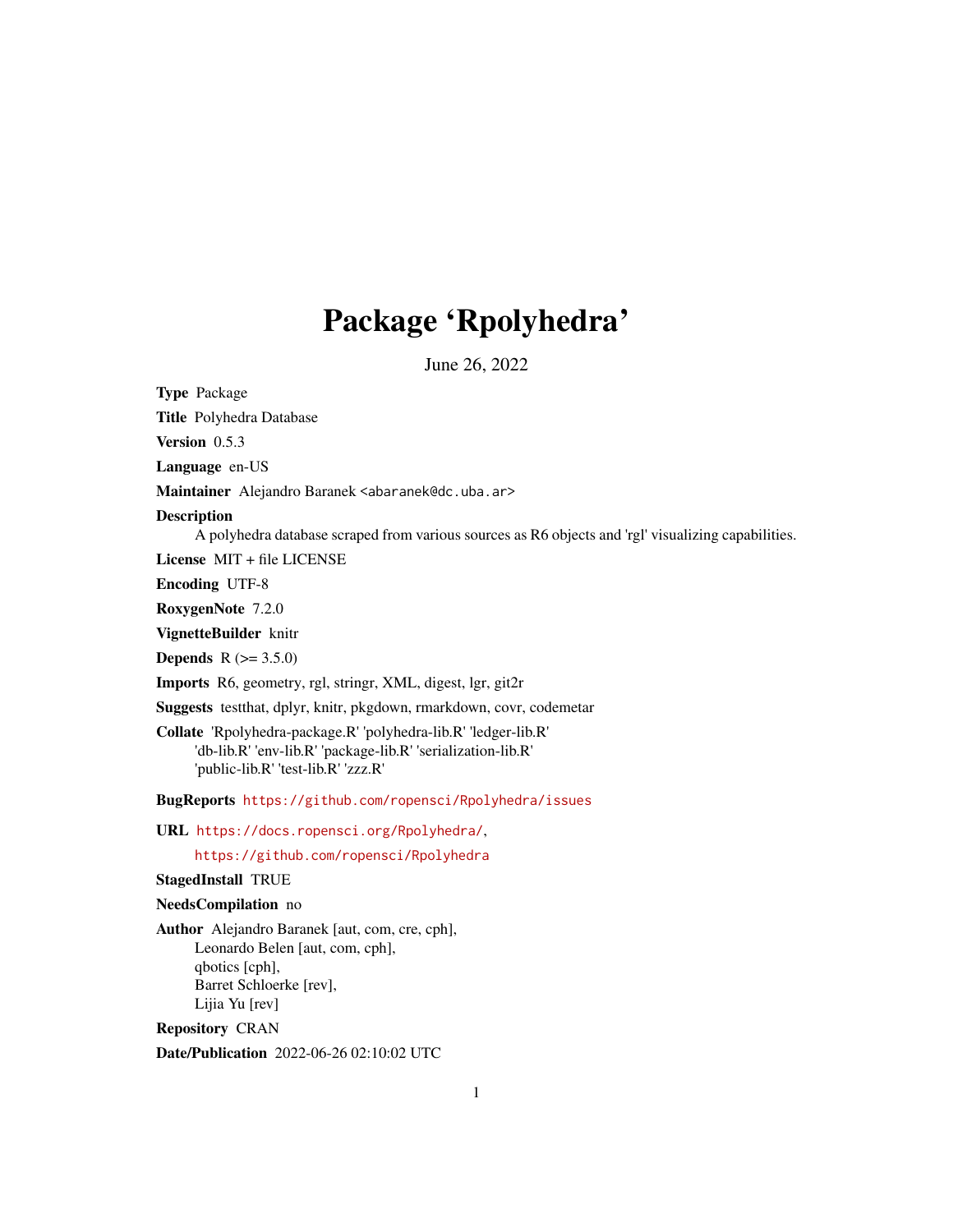# <span id="page-1-0"></span>R topics documented:

| Index | 33 |
|-------|----|
|       |    |

Rpolyhedra-package *Rpolyhedra: Polyhedra Database*

#### Description

A polyhedra database scraped from various sources as R6 objects and 'rgl' visualizing capabilities.

#### Details

A polyhedra database scraped from:

- http://paulbourke.net/dataformats/phd/: PHD files as R6 objects and 'rgl' visualizing capabilities. The PHD format was created to describe the geometric polyhedra definitions derived mathematically <http://www.netlib.org/polyhedra/> by Andrew Hume and by the Kaleido program of Zvi Har'El.
- http://dmccooey.com/Polyhedra/: Polyhedra text datafiles.

#### Author(s)

Maintainer: Alejandro Baranek <abaranek@dc.uba.ar> [compiler, copyright holder] Authors:

• Leonardo Belen <leobelen@gmail.com> [compiler, copyright holder]

Other contributors: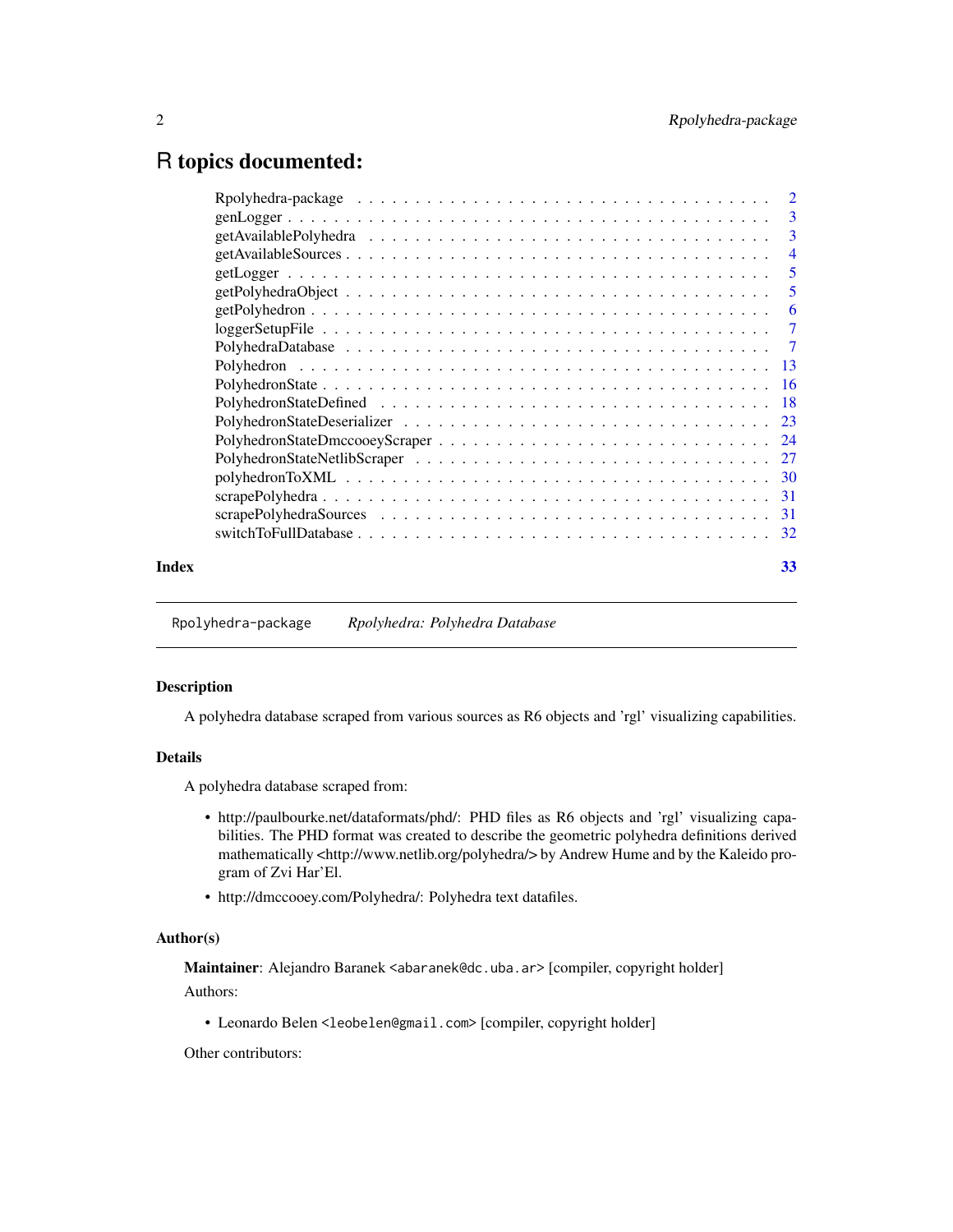# <span id="page-2-0"></span>genLogger 3

- qbotics <qbotics6@gmail.com> [copyright holder]
- Barret Schloerke <schloerke@gmail.com> [reviewer]
- Lijia Yu <yu@lijiayu.net> [reviewer]

# See Also

Useful links:

- <https://docs.ropensci.org/Rpolyhedra/>
- <https://github.com/ropensci/Rpolyhedra>
- Report bugs at <https://github.com/ropensci/Rpolyhedra/issues>

genLogger *genLogger*

# Description

Returns a configured logger with threshold according r6 object. This function is usually called in class constructors

# Usage

```
genLogger(r6.object)
```
#### Arguments

r6.object an r6.object

# Author(s)

ken4rab

getAvailablePolyhedra *Get available polyhedra*

# Description

Gets the list of names of available polyhedra and its status in the polyhedra database, which can be later called with getPolyhedron

#### Usage

```
getAvailablePolyhedra(sources, search.string)
```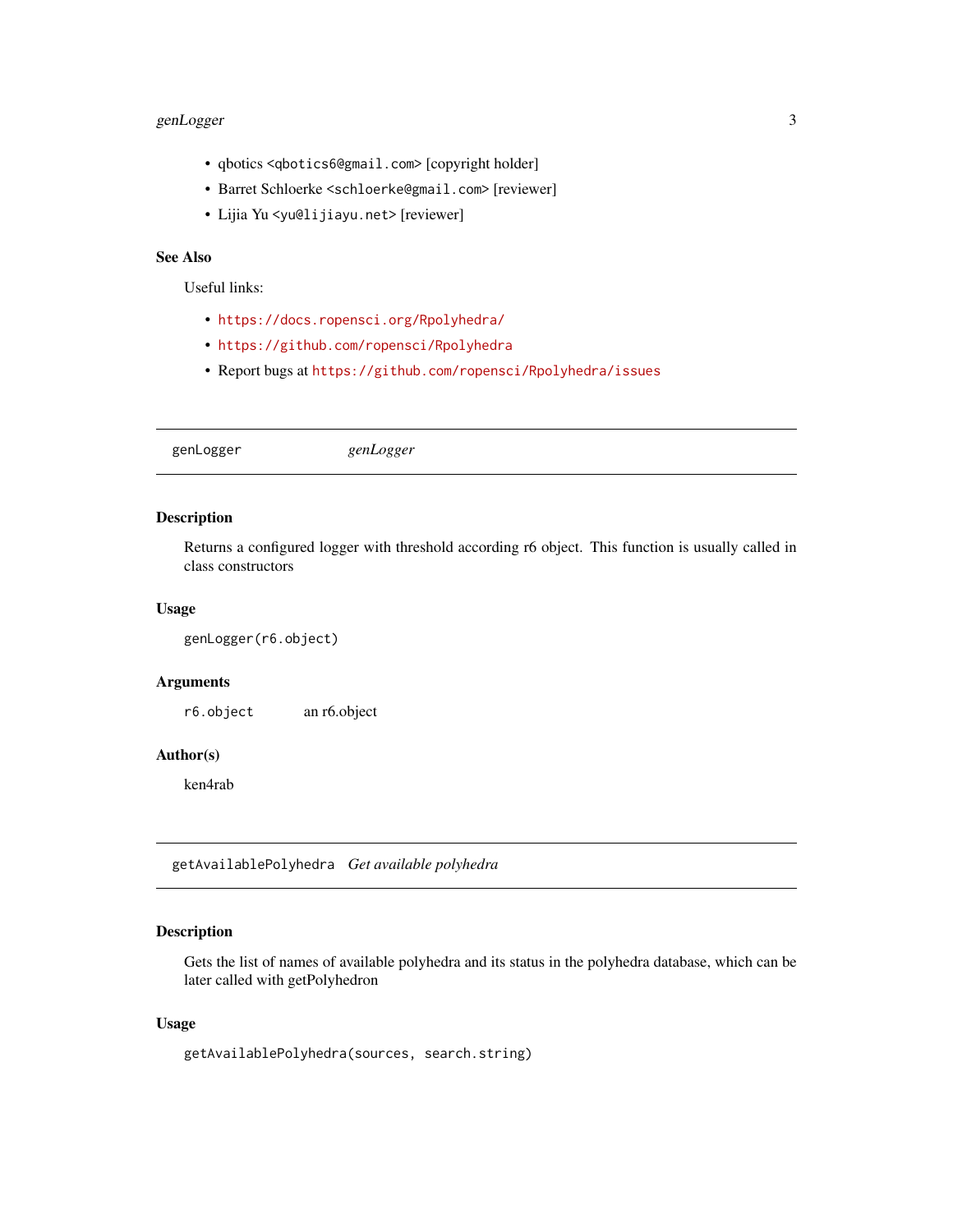#### <span id="page-3-0"></span>Arguments

| sources                       | A string vector containing the source, which can be obtained from getAvailable-<br>Sources(). |
|-------------------------------|-----------------------------------------------------------------------------------------------|
| search.string A search string |                                                                                               |

#### Value

polyhedra names vector

#### See Also

getAvailableSources

# Examples

```
# gets all polyhedra in the database
available.polyhedra <- getAvailablePolyhedra()
# returns all polyhedra from a given source, in this case, netlib
available.netlib.polyhedra <- getAvailablePolyhedra(sources = "netlib")
# search within the polyhedron names
cube <- getAvailablePolyhedra(sources = "netlib", search.string = "cube")
cube
```
getAvailableSources *Get available sources*

# Description

Gets the list of names of available sources in database to be used later as references to the package.

#### Usage

```
getAvailableSources()
```
# Value

sources string vector, which can be obtained from getAvailableSources()

#### See Also

getAvailablePolyhedra, getPolyhedron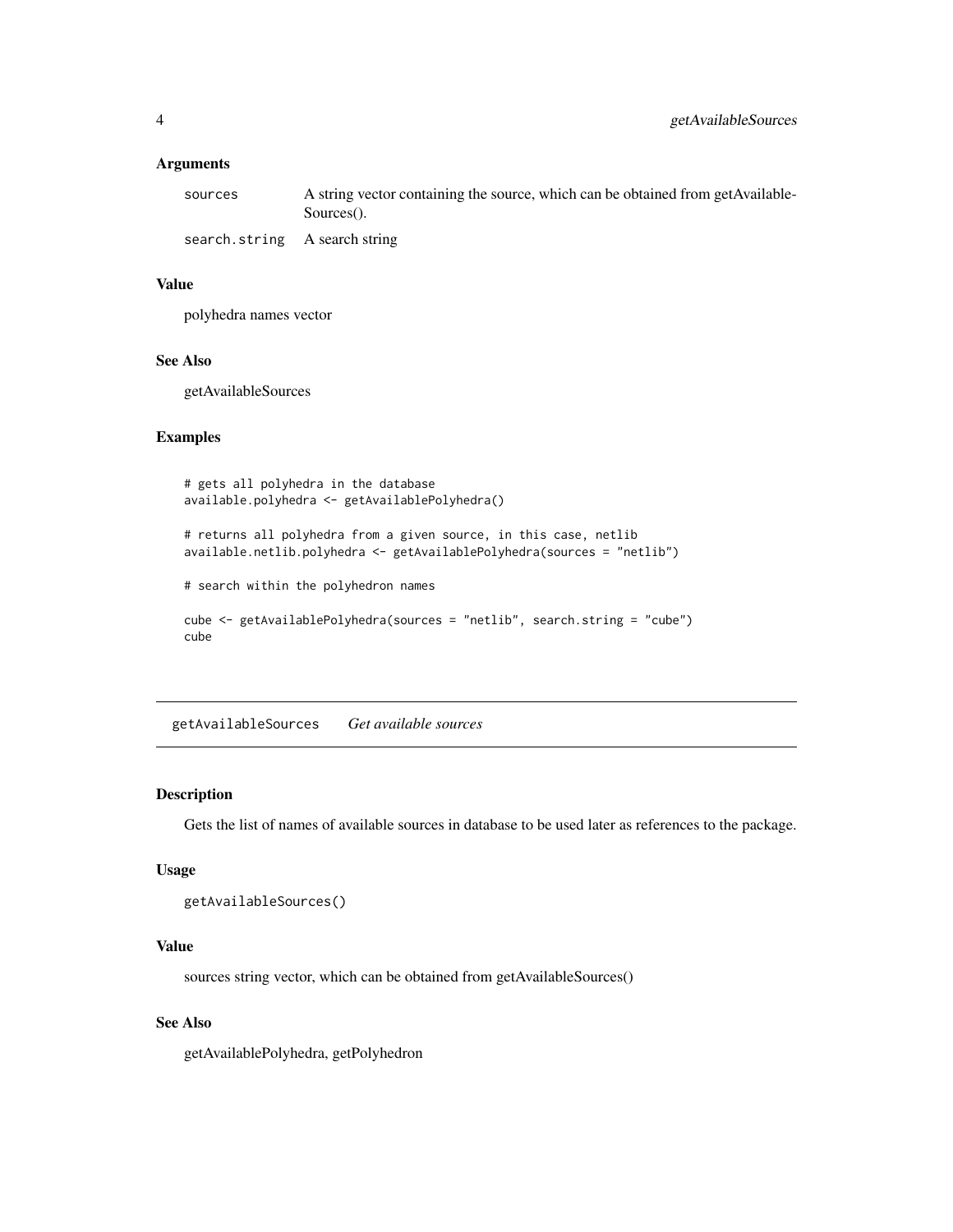# <span id="page-4-0"></span>getLogger 5

# Examples

```
# gets all sources in the database
available.sources <- getAvailableSources()
# returns all polyhedra from all sources
available.polyhedra <- getAvailablePolyhedra(sources = available.sources)
# search within the polyhedron names from all sources
cubes <- getAvailablePolyhedra(
  sources = available.sources,
 search.string = "cube"
\mathcal{L}cubes
```
# Description

Returns the configured lgr of an r6 object. If the object don't have a lgr or is not initialized returns an error

#### Usage

```
getLogger(r6.object)
```
# Arguments

r6.object an r6.object

# Author(s)

ken4rab

getPolyhedraObject *Get a polyhedra object*

# Description

Return the polyhedra database handler.

#### Usage

getPolyhedraObject()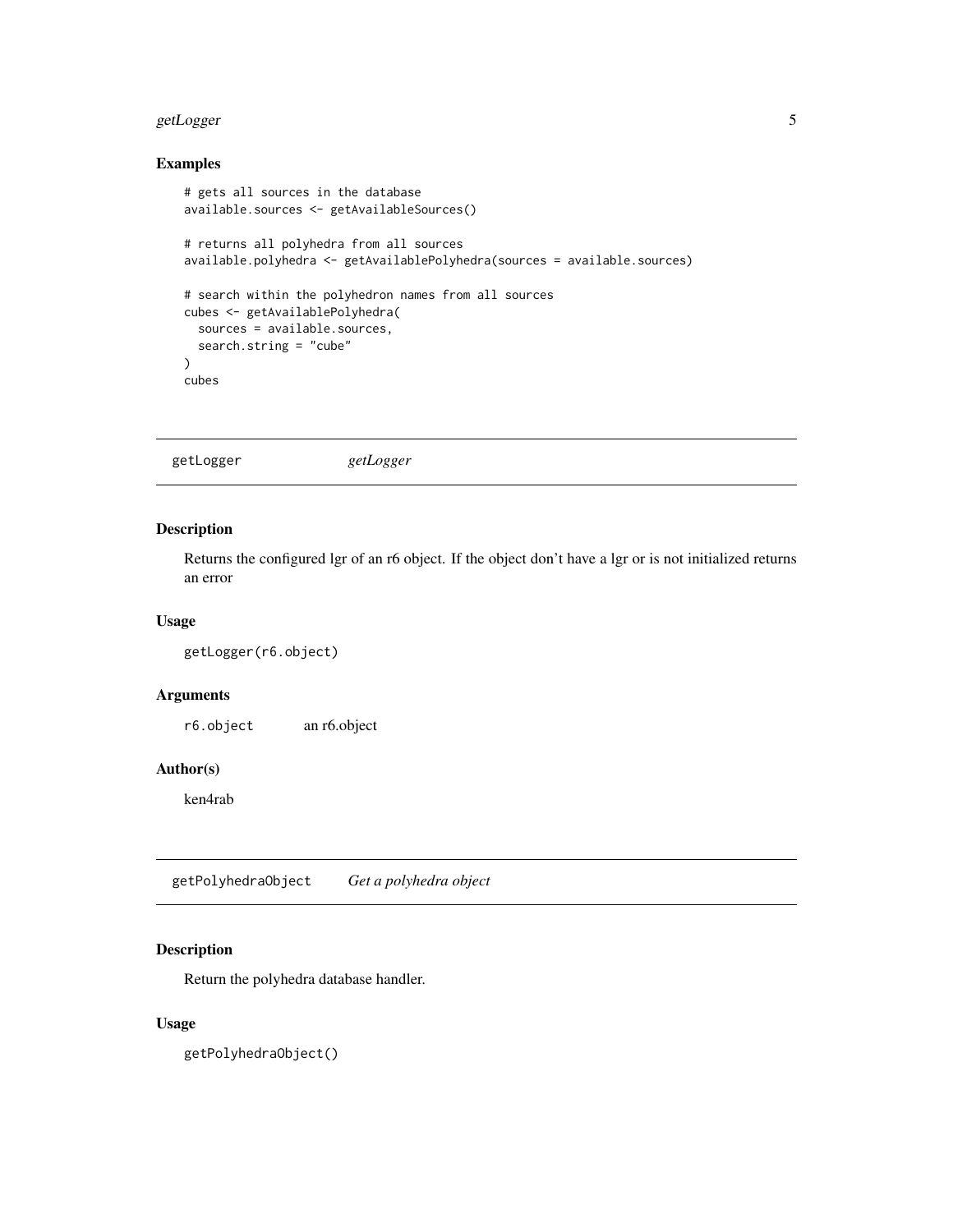#### Value

.polyhedra

#### See Also

PolyhedraDatabase

getPolyhedron *Get polyhedron*

# Description

Gets a polyhedron from the database. It returns an R6 Class with all its characteristics and functions. The object returned, of type Polyhedron, allows to the user to get access to all the functionality provided.

# Usage

```
getPolyhedron(source = "netlib", polyhedron.name)
```
#### Arguments

source string vector, which can be obtained from getAvailableSources()

polyhedron.name

a valid name of a polyhedron in the database. Current names can be found with getAvailablePolyhedra()

#### Value

polyhedron R6 object

## See Also

getAvailablePolyhedra, getAvailableSources

# Examples

```
tetrahedron <- getPolyhedron(
  source = "netlib",
  polyhedron.name = "tetrahedron"
\mathcal{L}# returns name of polyhedra
tetrahedron$getName()
```

```
# polyhedron state
tetrahedron.state <- tetrahedron$getState()
```
<span id="page-5-0"></span>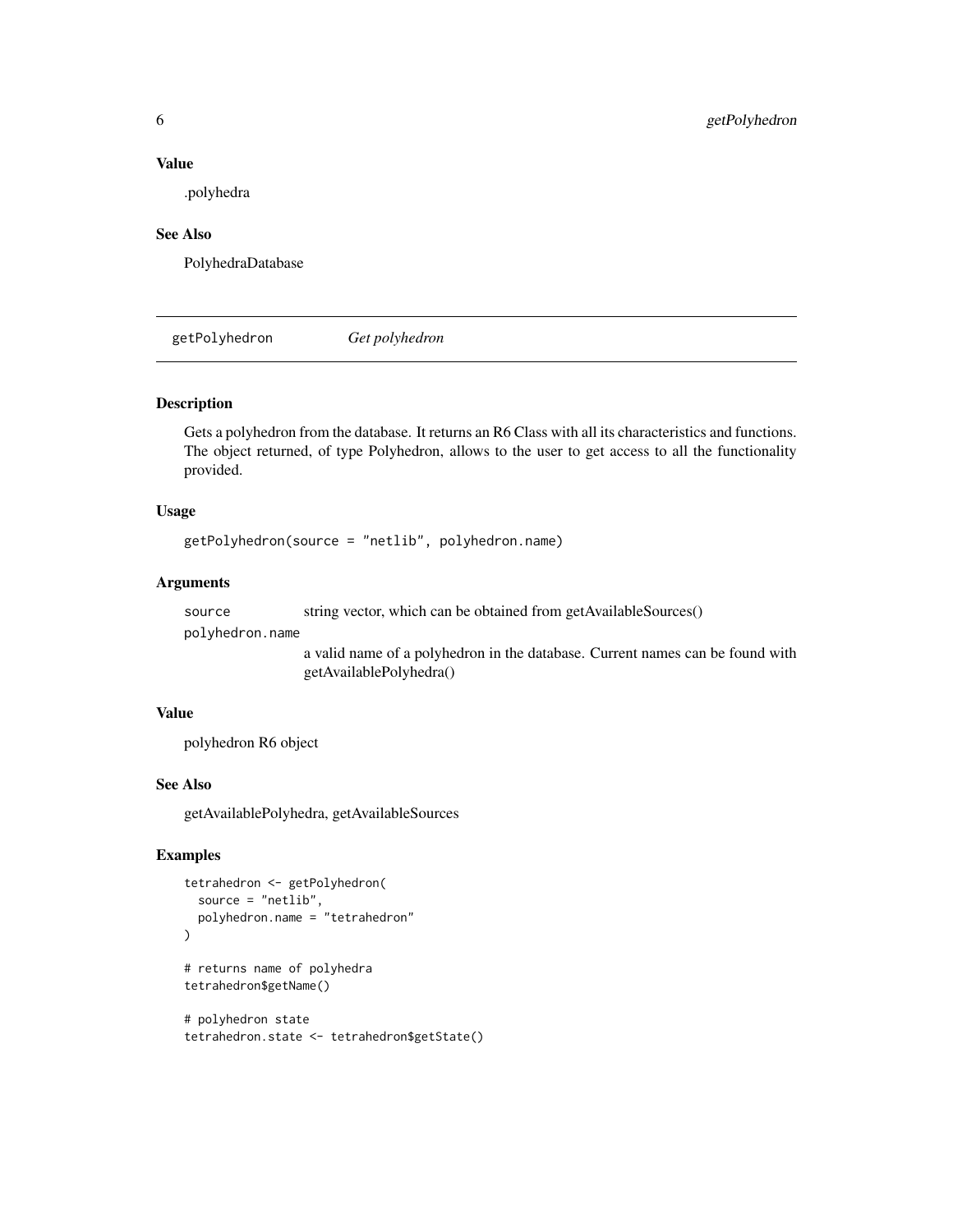# <span id="page-6-0"></span>loggerSetupFile 7

```
# Johnson symbol and Schlafli symbol
tetrahedron.state$getSymbol()
# vertex data.frame
tetrahedron.state$getVertices()
# List of faces of solid representation (3D)
tetrahedron.state$getSolid()
# List of faces of net representation (2D)
tetrahedron.state$getNet()
```
loggerSetupFile *loggerSetupFile*

#### Description

loggerSetupFile

# Usage

```
loggerSetupFile(log.file, default.threshold = "info")
```
# Arguments

log.file log path for logging file default.threshold threshold for setting root. Default = "info"

#### Author(s)

kenarab

PolyhedraDatabase *Polyhedra database*

# Description

Scrapes all polyhedra in data folder to save a representation which is accessible by the final users upon call to getPolyhedron().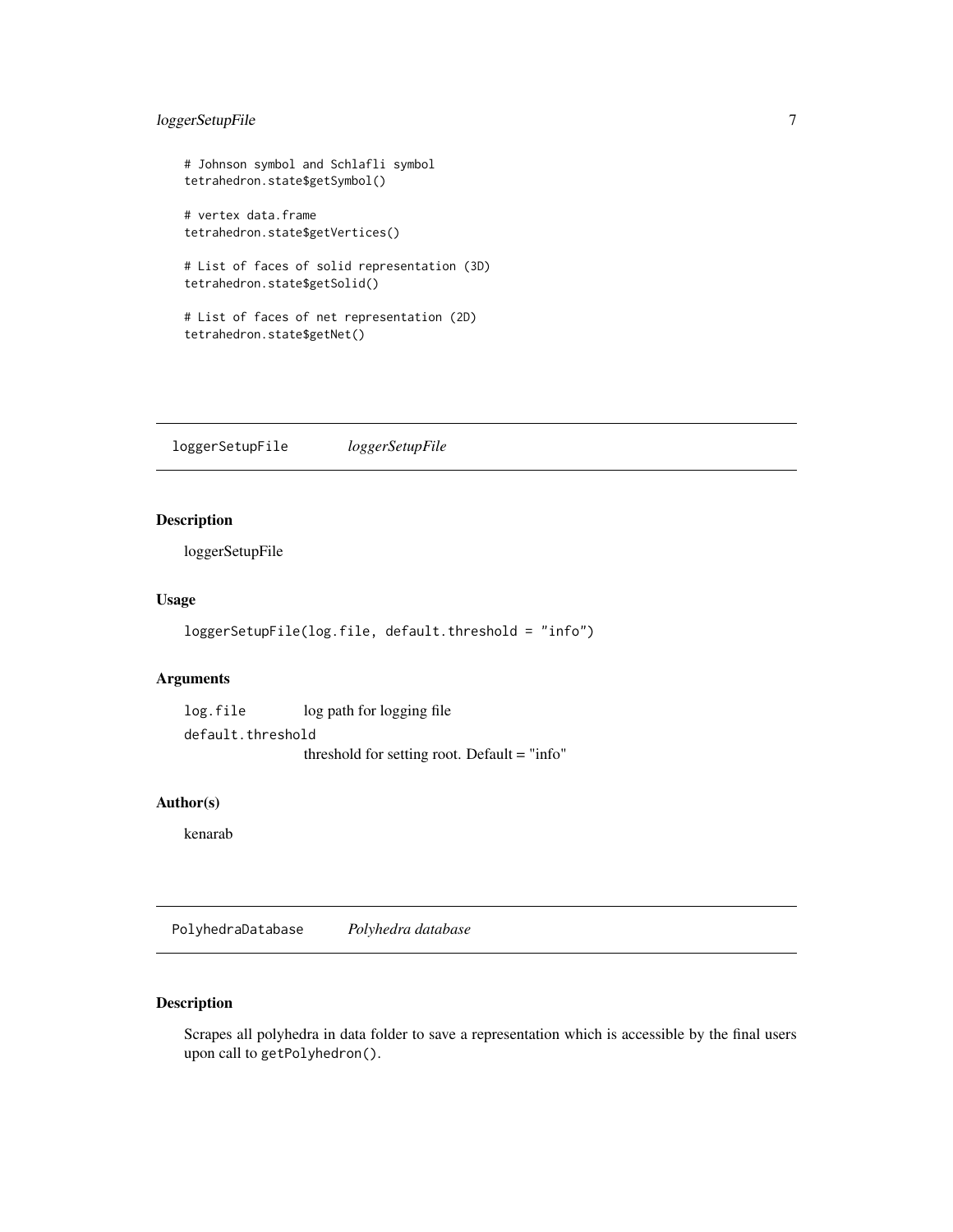# Public fields

version version of database file

polyhedra.rds.file path of rds database file

- sources.config Sources configuration for scraping different sources
- ledger rr ledger of scraping process

logger class logger

# **Methods**

# Public methods:

- [PolyhedraDatabase\\$new\(\)](#page-7-0)
- [PolyhedraDatabase\\$getVersion\(\)](#page-7-1)
- [PolyhedraDatabase\\$configPolyhedraRDSPath\(\)](#page-7-2)
- [PolyhedraDatabase\\$existsSource\(\)](#page-8-0)
- [PolyhedraDatabase\\$addSourceConfig\(\)](#page-8-1)
- [PolyhedraDatabase\\$existsPolyhedron\(\)](#page-8-2)
- [PolyhedraDatabase\\$getPolyhedraSourceDir\(\)](#page-8-3)
- [PolyhedraDatabase\\$getPolyhedronFilename\(\)](#page-8-4)
- [PolyhedraDatabase\\$getPolyhedron\(\)](#page-9-0)
- [PolyhedraDatabase\\$addPolyhedron\(\)](#page-9-1)
- [PolyhedraDatabase\\$configPolyhedraSource\(\)](#page-9-2)
- [PolyhedraDatabase\\$saveRDS\(\)](#page-10-0)
- [PolyhedraDatabase\\$cover\(\)](#page-10-1)
- [PolyhedraDatabase\\$scrape\(\)](#page-10-2)
- [PolyhedraDatabase\\$testRR\(\)](#page-11-0)
- [PolyhedraDatabase\\$generateTestTasks\(\)](#page-11-1)
- [PolyhedraDatabase\\$schedulePolyhedraSources\(\)](#page-11-2)
- [PolyhedraDatabase\\$getAvailableSources\(\)](#page-12-1)
- [PolyhedraDatabase\\$getAvailablePolyhedra\(\)](#page-12-2)
- [PolyhedraDatabase\\$clone\(\)](#page-12-3)

<span id="page-7-0"></span>Method new(): Create a new PolyhedraDatabase object.

## *Usage:*

PolyhedraDatabase\$new()

*Returns:* A new 'PolyhedraDatabase' object.

<span id="page-7-1"></span>Method getVersion(): get the version of the current object.

*Usage:*

PolyhedraDatabase\$getVersion()

*Returns:* Database version

<span id="page-7-2"></span>Method configPolyhedraRDSPath(): sets the path of the RDS object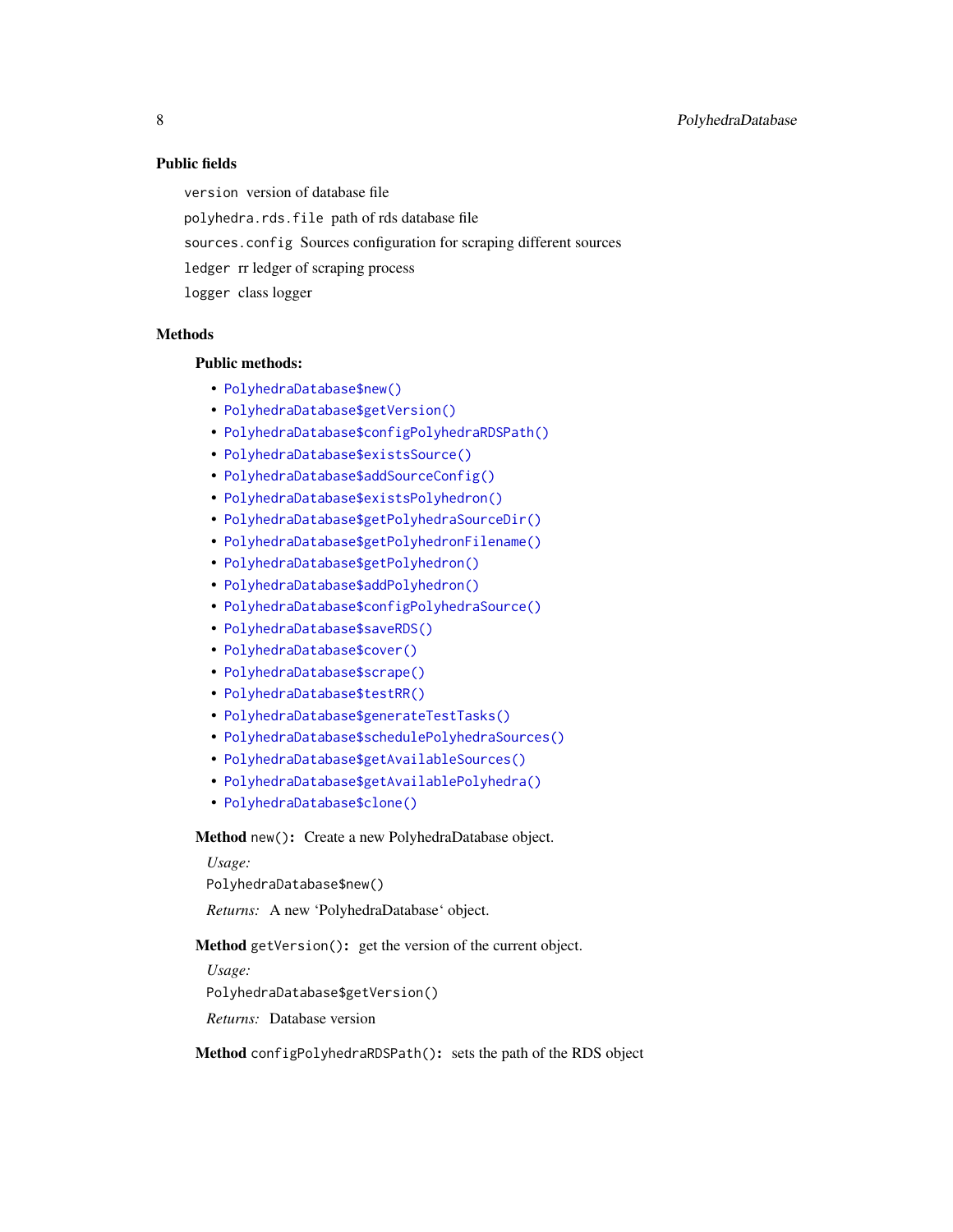# PolyhedraDatabase 9

*Usage:* PolyhedraDatabase\$configPolyhedraRDSPath() *Returns:* Database version

<span id="page-8-0"></span>Method existsSource(): Determines if the source exists on the database

*Usage:*

PolyhedraDatabase\$existsSource(source)

*Arguments:*

source source description

*Returns:* boolean value

<span id="page-8-1"></span>Method addSourceConfig(): add source.config to the database

*Usage:*

PolyhedraDatabase\$addSourceConfig(source.config)

*Arguments:*

source.config SourceConfig object able to scrape source polyhedra definitions

*Returns:* PolyhedraDatabase object

<span id="page-8-2"></span>Method existsPolyhedron(): Determines if the database includes a polyhedron which name matches the parameter value

*Usage:*

PolyhedraDatabase\$existsPolyhedron(source = "netlib", polyhedron.name)

*Arguments:*

source source description

polyhedron.name polyhedron description

*Returns:* boolean value

<span id="page-8-3"></span>Method getPolyhedraSourceDir(): gets polyhedra sources folder

*Usage:*

PolyhedraDatabase\$getPolyhedraSourceDir(source, create.dir = TRUE)

*Arguments:*

source source description

create.dir if dir does not exists, create it

*Returns:* string with polyhedra sources path

<span id="page-8-4"></span>Method getPolyhedronFilename(): gets the filename of the polyhedron matching parameter.

*Usage:*

PolyhedraDatabase\$getPolyhedronFilename(source, polyhedron.name, extension)

*Arguments:*

source source description

polyhedron.name polyhedron description

extension extension of the polyhedron filename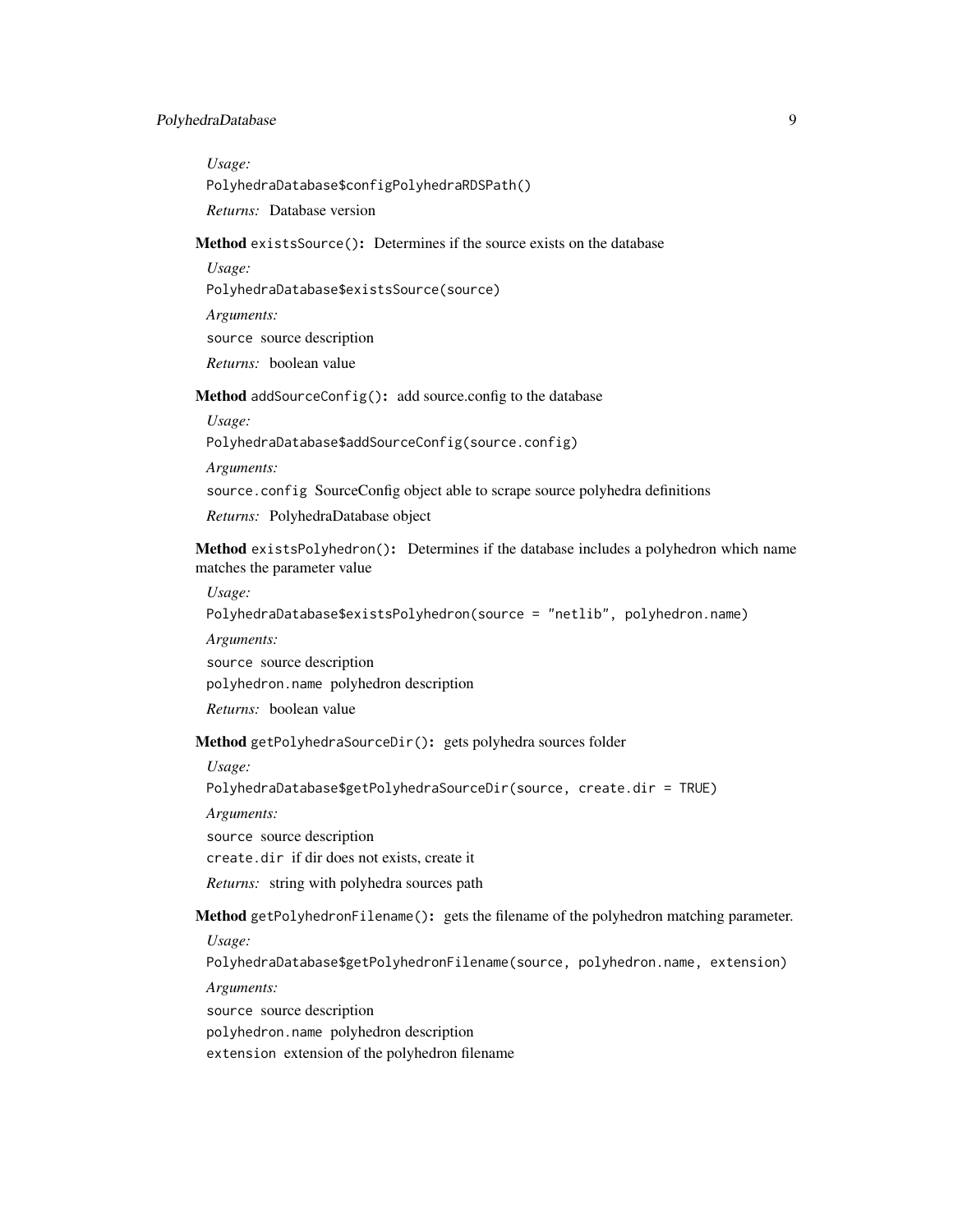*Returns:* string with polyhedron filename

<span id="page-9-0"></span>Method getPolyhedron(): gets polyhedron object which name matches the parameter value

```
Usage:
PolyhedraDatabase$getPolyhedron(
  source = "netlib",
  polyhedron.name,
  strict = FALSE
\mathcal{L}Arguments:
```
source source description polyhedron.name polyhedron description strict halts execution if polyhedron not found

*Returns:* Polyhedron object

<span id="page-9-1"></span>Method addPolyhedron(): add polyhedron object to the database

```
Usage:
PolyhedraDatabase$addPolyhedron(
  source = "netlib",
  source.filename,
 polyhedron,
 overwrite = FALSE,
  save.on.change = FALSE
)
```
*Arguments:*

```
source source description
source.filename filename of the polyhedron source definition
polyhedron polyhedron object
overwrite overwrite exiting definition
save.on.change saves Database state after operation
```
*Returns:* Polyhedron object

<span id="page-9-2"></span>Method configPolyhedraSource(): Process parameter filenames using source.config parameter

```
Usage:
PolyhedraDatabase$configPolyhedraSource(
  source.config,
 source.filenames = NULL,
 max.quant = \theta,
  save.on.change = FALSE
)
```
*Arguments:*

source.config source configuration for scraping files source.filenames filenames of the polyhedron source definition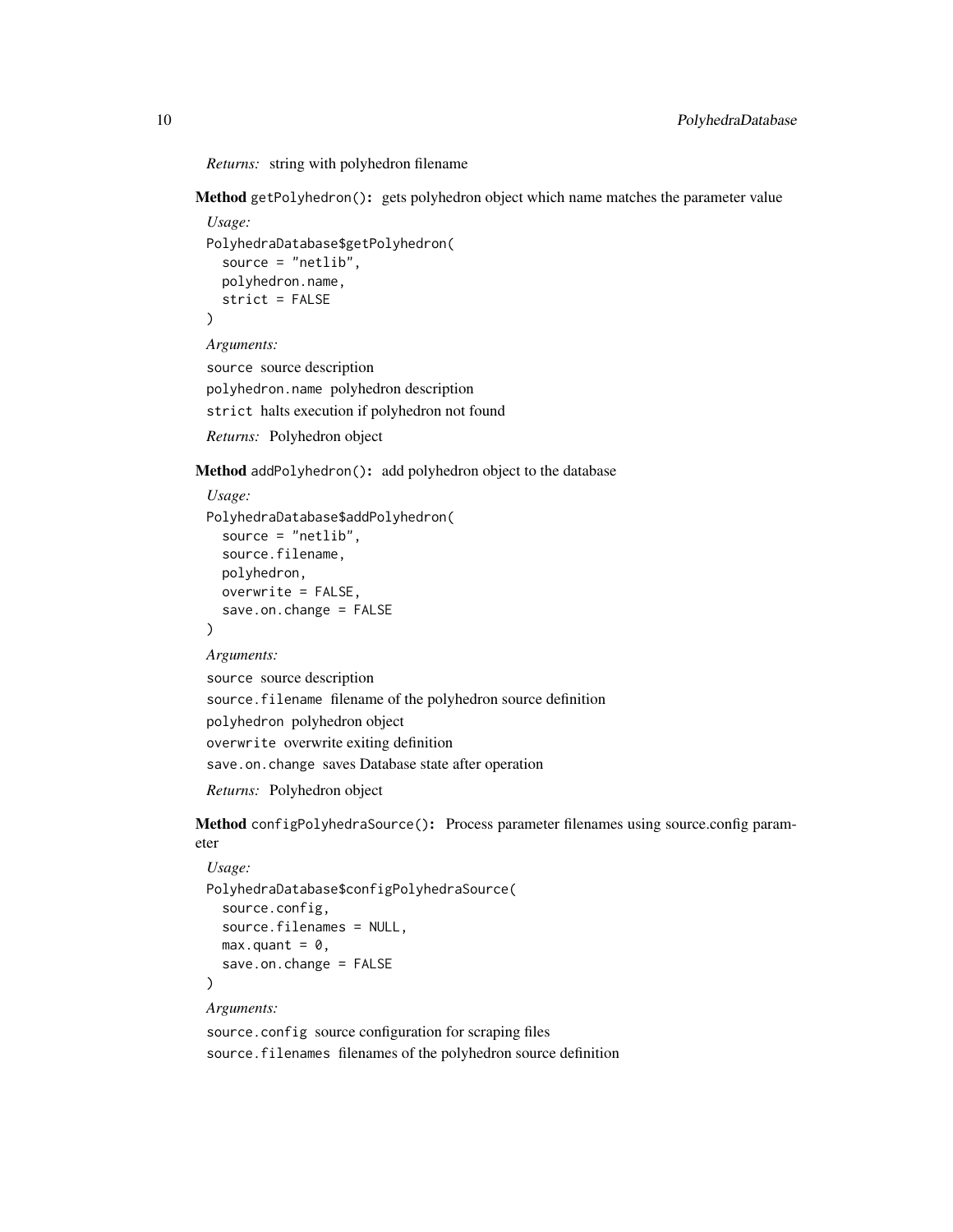# PolyhedraDatabase 11

max.quant maximum filenames to process save.on.change saves Database state after operation *Returns:* Modified 'PolyhedraDatabase' object.

#### <span id="page-10-0"></span>Method saveRDS(): saveRDS

*Usage:*

PolyhedraDatabase\$saveRDS(save.on.change = TRUE)

*Arguments:* save.on.change saves Database state after operation *Returns:* saveRDS return status

<span id="page-10-1"></span>Method cover(): Cover objects and applies covering.code parameter

```
Usage:
PolyhedraDatabase$cover(
 mode,
  sources = names(self$sources.config),
 covering.code,
 polyhedra.names = NULL,
 max.quant = \theta,
 save.on.change = FALSE,
  seed = NULL
)
```
#### *Arguments:*

mode covering mode. Available values are "scrape.queued", "scrape.retry","skipped", "test" sources sources names covering.code code for applying in covering polyhedra.names polyhedra names to cover (optional) max.quant maximum numbers of polyhedra to cover save.on.change saves Database state after operation seed seed for deterministic random generator *Returns:* A list with resulting objects covered

<span id="page-10-2"></span>Method scrape(): Scrape polyhedra queued sources

```
Usage:
PolyhedraDatabase$scrape(
 mode = "scrape.queued",
 sources = names(self$sources.config),
 max.quant = \theta,
 time2scrape.source = 30,
  save.on.change = FALSE,
  skip.still.queued = FALSE
)
```
#### *Arguments:*

mode covering mode. Available values are "scrape.queued", "scrape.retry","skipped", "test"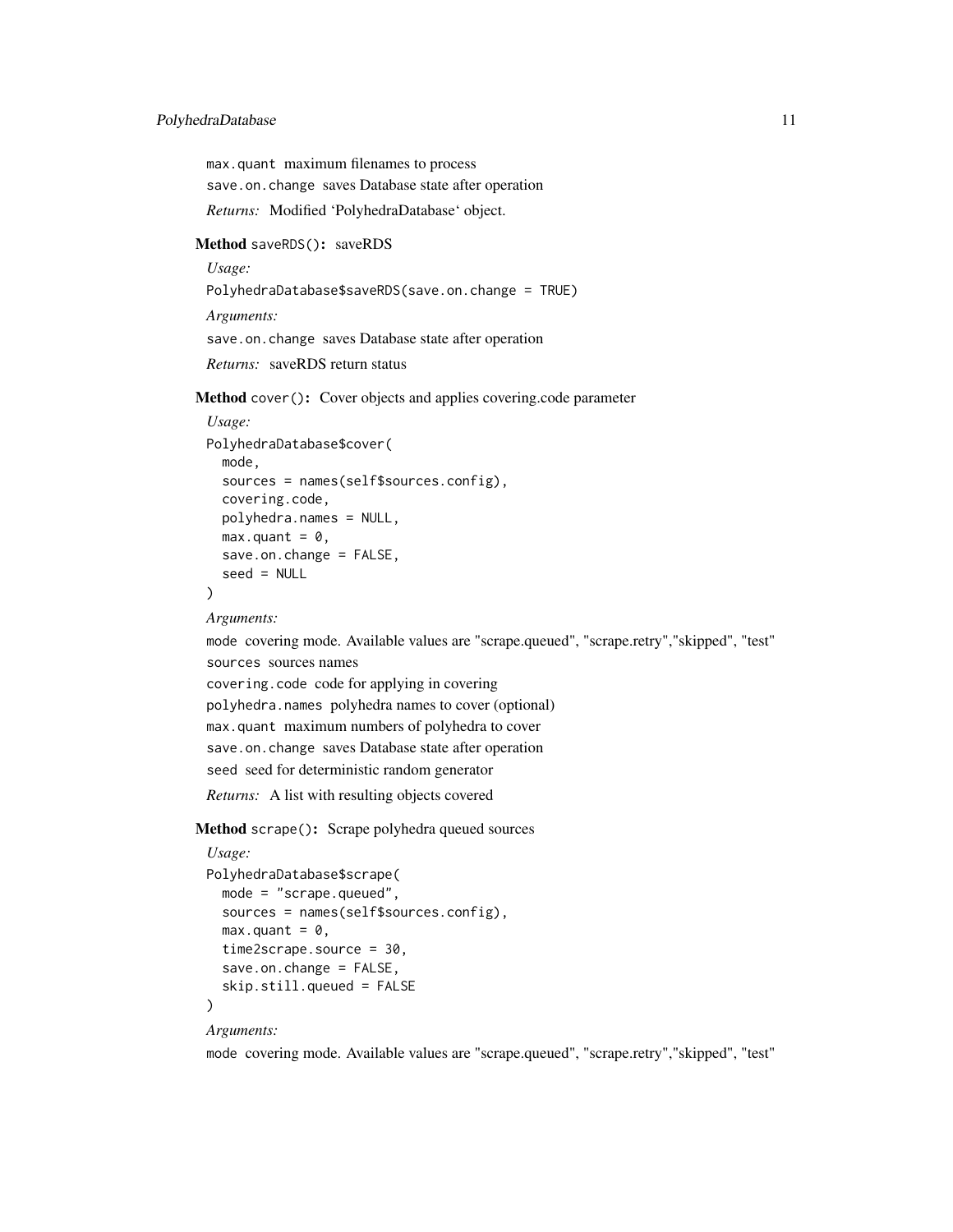sources sources names

max.quant maximum numbers of polyhedra to cover

time2scrape.source maximum time to spend scraping each source

save.on.change saves Database state after operation

skip.still.queued Flag unscraped files with status 'skipped"

covering.code code for applying in covering

polyhedra.names polyhedra names to cover (optional)

*Returns:* A list with resulting objects covered

#### <span id="page-11-0"></span>Method testRR(): testRR

*Usage:*

PolyhedraDatabase\$testRR(sources = names(self\$sources.config), max.quant = 0)

*Arguments:*

sources sources names

max.quant maximum numbers of polyhedra to cover

*Returns:* A list with resulting objects tested

<span id="page-11-1"></span>Method generateTestTasks(): generate Test tasks for selected polyhedra

```
Usage:
```

```
PolyhedraDatabase$generateTestTasks(
  sources = names(self$sources.config),
 polyhedra.names = NULL,
 TestTaskClass,
  max.quant = 0
)
```
*Arguments:*

```
sources sources names
polyhedra.names polyhedra names to cover (optional)
TestTaskClass an R6 TestTaskClass class
max.quant maximum numbers of polyhedra to cover
Returns: A list with resulting TestTasks generated
```
<span id="page-11-2"></span>Method schedulePolyhedraSources(): Schedules polyhedra sources for scraping

```
Usage:
PolyhedraDatabase$schedulePolyhedraSources(
  sources.config = getPackageEnvir(".available.sources"),
  source.filenames = NULL,
 max.quant = \theta,
  save.on.change = FALSE
\lambda
```
*Arguments:*

sources.config sources configurations for scraping files source.filenames filenames of the polyhedron source definition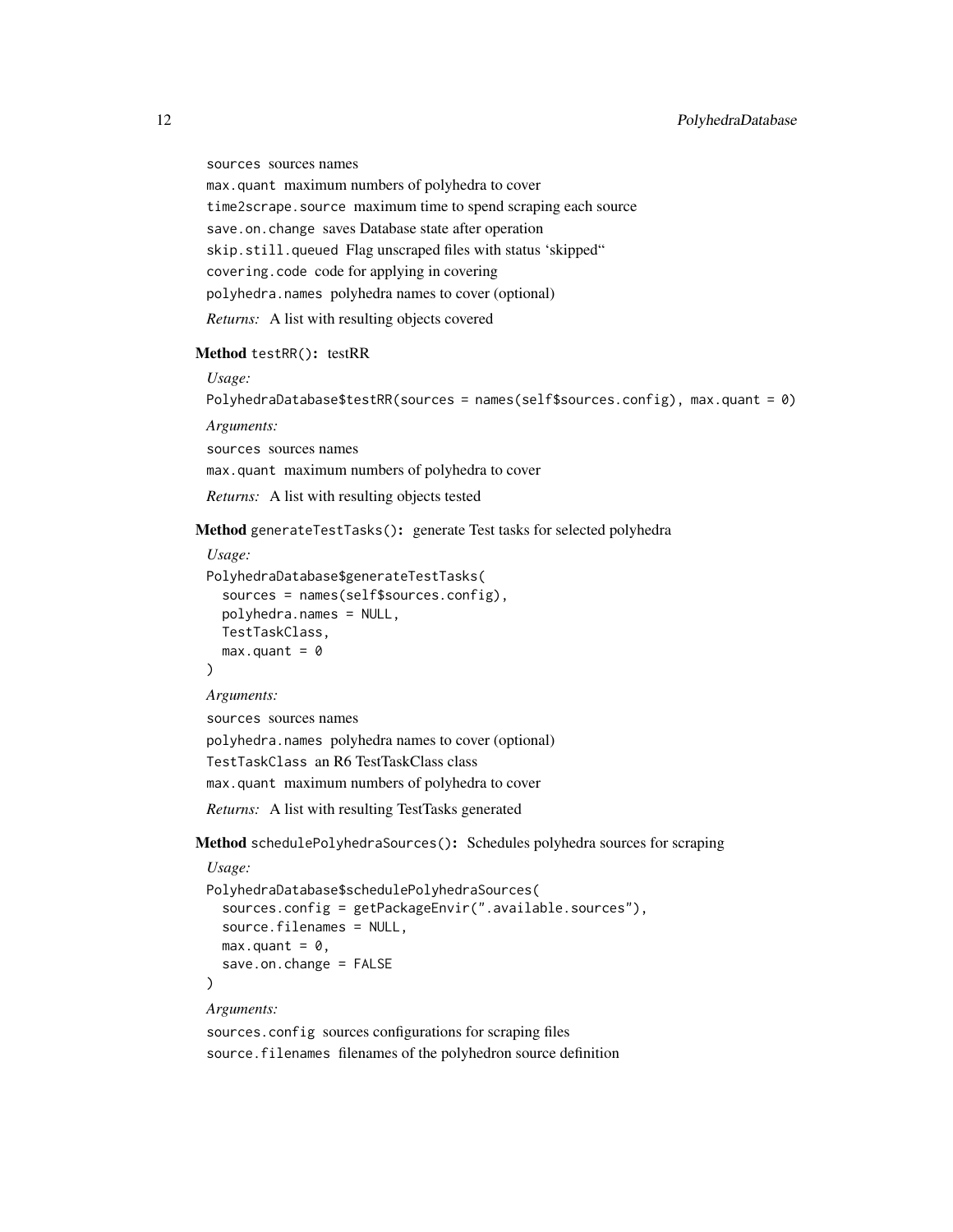# <span id="page-12-0"></span>Polyhedron 13

max.quant maximum filenames to process save.on.change saves Database state after operation *Returns:* Modified 'PolyhedraDatabase' object.

<span id="page-12-1"></span>Method getAvailableSources(): Returns available sources in current database

*Usage:*

PolyhedraDatabase\$getAvailableSources()

*Returns:* A vector with names of available sources

<span id="page-12-2"></span>Method getAvailablePolyhedra(): Retrieves all polyhedron within the source those names match with search.string

```
Usage:
PolyhedraDatabase$getAvailablePolyhedra(
  sources = self$getAvailableSources(),
  search.string = NULL,
  ignore.case = TRUE
)
```
*Arguments:*

sources sources names search.string string for matching polyhedron names ignore.case ignore case in search string

*Returns:* A list with resulting objects covered

<span id="page-12-3"></span>Method clone(): The objects of this class are cloneable with this method.

```
Usage:
PolyhedraDatabase$clone(deep = FALSE)
Arguments:
deep Whether to make a deep clone.
```
Polyhedron *Polyhedron*

# Description

Polyhedron container class, which is accessible by the final users upon call

#### Public fields

file.id Polyhedron file.id state Polyhedron state logger class logger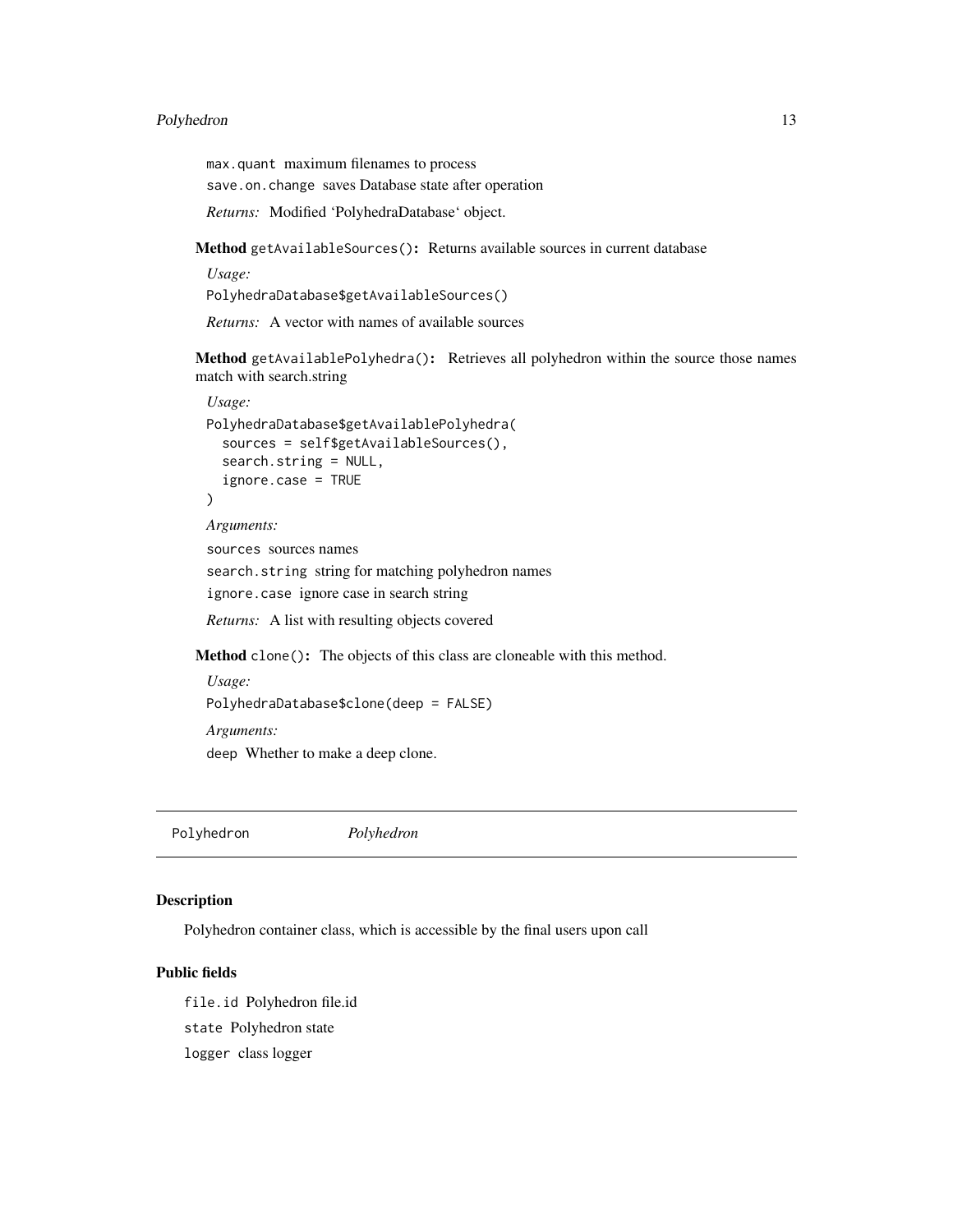# **Methods**

#### Public methods:

- [Polyhedron\\$new\(\)](#page-13-0)
- [Polyhedron\\$scrapeNetlib\(\)](#page-13-1)
- [Polyhedron\\$scrapeDmccooey\(\)](#page-13-2)
- [Polyhedron\\$deserialize\(\)](#page-13-3)
- [Polyhedron\\$getName\(\)](#page-14-0)
- [Polyhedron\\$getState\(\)](#page-14-1)
- [Polyhedron\\$getSolid\(\)](#page-14-2)
- [Polyhedron\\$isChecked\(\)](#page-14-3)
- [Polyhedron\\$getRGLModel\(\)](#page-14-4)
- [Polyhedron\\$exportToXML\(\)](#page-14-5)
- [Polyhedron\\$getErrors\(\)](#page-14-6)
- [Polyhedron\\$checkProperties\(\)](#page-14-7)
- [Polyhedron\\$clone\(\)](#page-15-1)

# <span id="page-13-0"></span>Method new(): Create a polyhedronState object

*Usage:* Polyhedron\$new(file.id, state = NULL) *Arguments:* file.id the file id state polyhedron state object

*Returns:* A new Polyhedron object.

# <span id="page-13-1"></span>Method scrapeNetlib(): scrape Netlib polyhedron definition

*Usage:* Polyhedron\$scrapeNetlib(netlib.p3.lines)

*Arguments:*

netlib.p3.lines vector with netlib definition lines

*Returns:* A new PolyhedronStateDefined object.

<span id="page-13-2"></span>Method scrapeDmccooey(): scrape Dmccooey polyhedron definition

*Usage:*

Polyhedron\$scrapeDmccooey(polyhedra.dmccooey.lines)

*Arguments:*

polyhedra.dmccooey.lines vector with Dmccooey definition lines

*Returns:* A new PolyhedronStateDefined object.

<span id="page-13-3"></span>Method deserialize(): deserialize a polyhedron state definition *Usage:*

Polyhedron\$deserialize(serialized.polyhedron)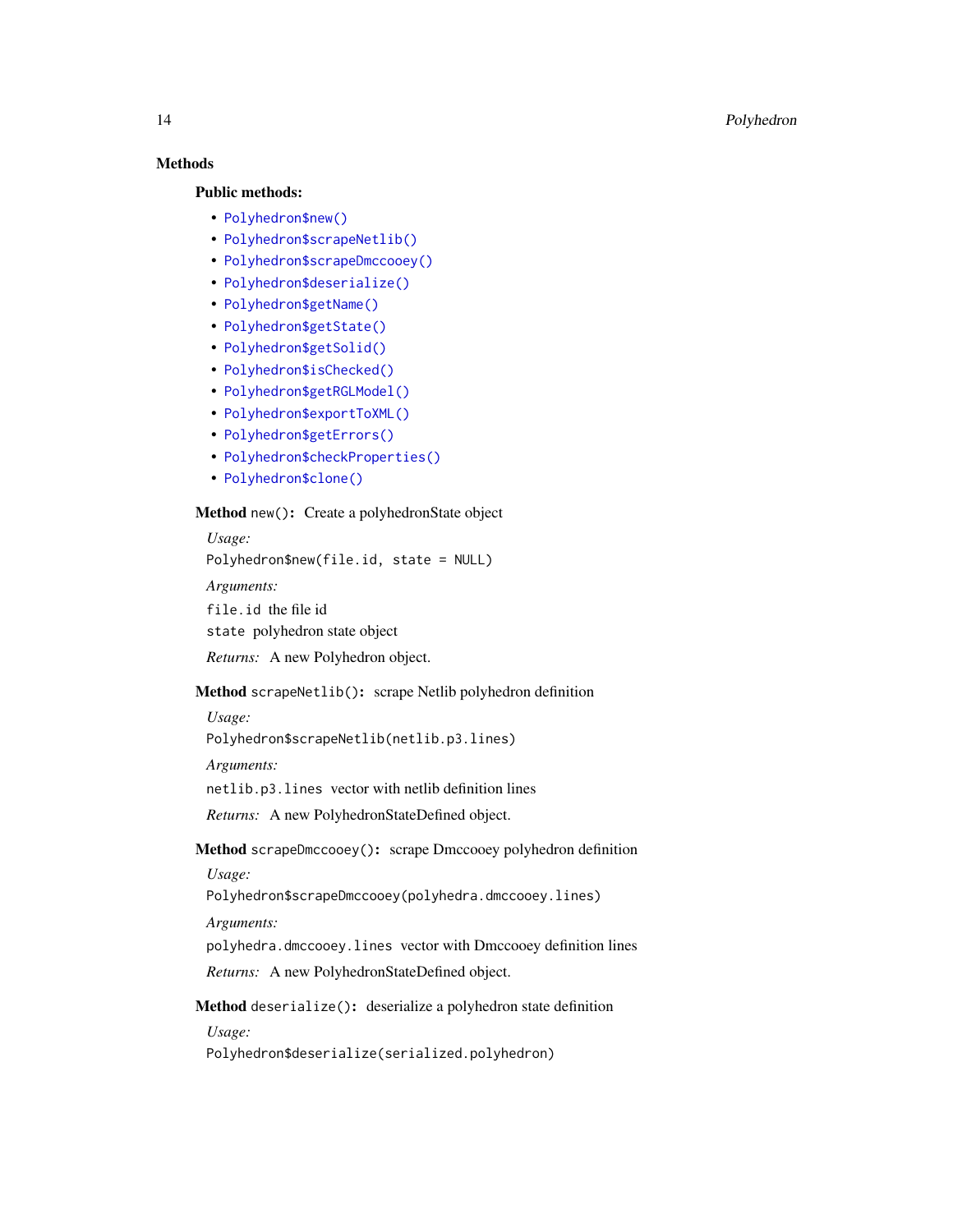# Polyhedron 15

*Arguments:*

serialized.polyhedron a serialized version of a polyhedron state

*Returns:* A new PolyhedronStateDefined object.

#### <span id="page-14-0"></span>Method getName(): get Polyhedron name

*Usage:*

Polyhedron\$getName()

*Returns:* string with polyhedron name

#### <span id="page-14-1"></span>Method getState(): Gets polyhedron state

*Usage:*

Polyhedron\$getState()

*Returns:* A new PolyhedronState object.

#### <span id="page-14-2"></span>Method getSolid(): Gets a solid definition

*Usage:*

Polyhedron\$getSolid()

*Returns:* A list of vertex vectors composing polyhedron faces.

# <span id="page-14-3"></span>Method isChecked(): checks Edges consistency

*Usage:* Polyhedron\$isChecked() *Returns:* A boolean value

<span id="page-14-4"></span>Method getRGLModel(): Return an 'rgl' model with an optional transformation described by transformation.matrix parameter

#### *Usage:*

Polyhedron\$getRGLModel(transformation.matrix = NULL)

*Arguments:*

transformation.matrix transformation matrix parameter

*Returns:* An tmesh3d object

<span id="page-14-5"></span>Method exportToXML(): exports an XML definition of current polyhedron

*Usage:*

Polyhedron\$exportToXML()

*Returns:* A character object with the XML definition

<span id="page-14-6"></span>Method getErrors(): returns the errors found when processing current polyhedron

*Usage:*

Polyhedron\$getErrors()

*Returns:* a data.frame with polyhedron errors

<span id="page-14-7"></span>Method checkProperties(): check properties of current polyhedron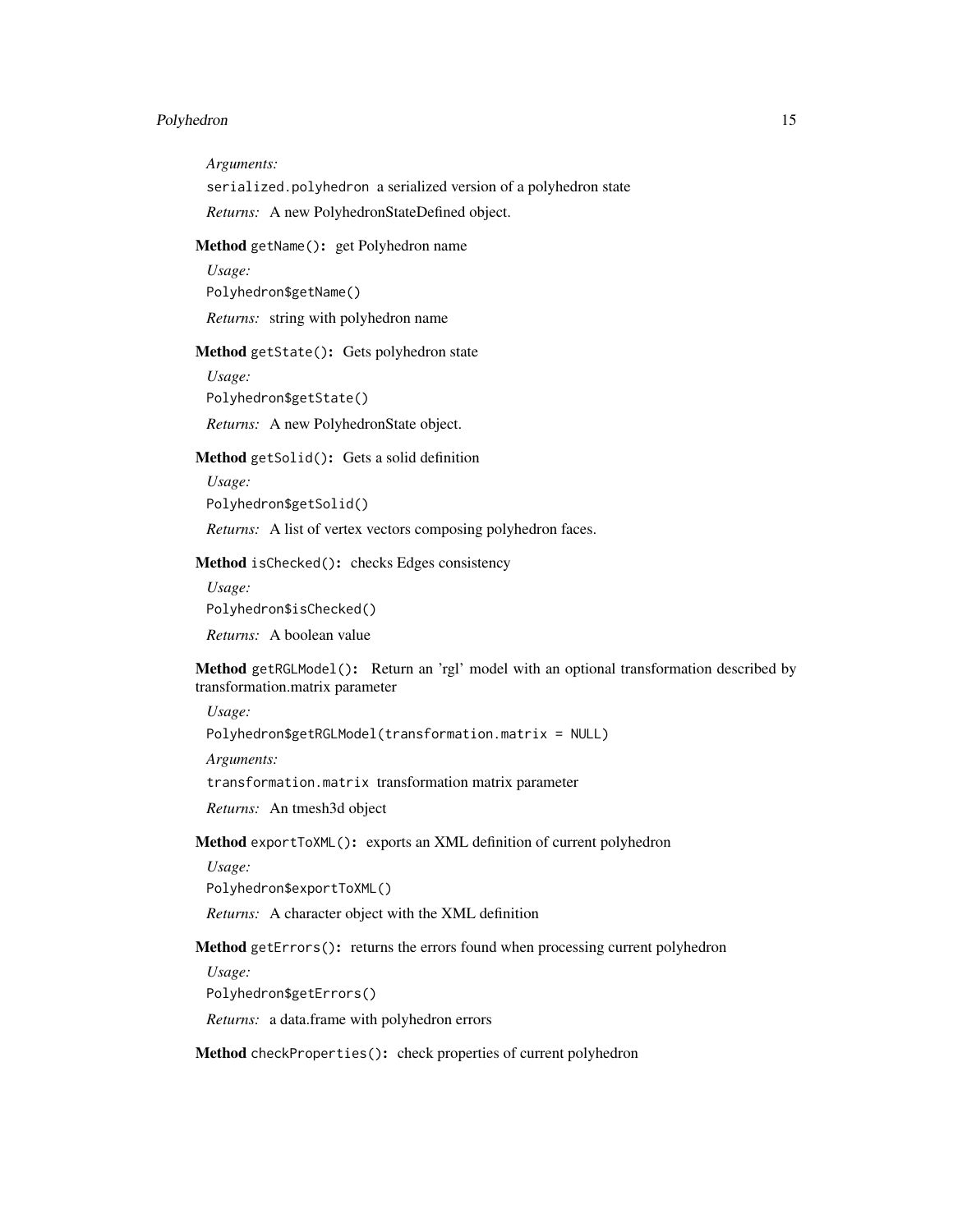#### *Usage:*

```
Polyhedron$checkProperties(expected.vertices, expected.faces)
```
*Arguments:*

expected.vertices expected vertices number

expected.faces expected faces number

*Returns:* Unmodified polyhedron object

<span id="page-15-1"></span>Method clone(): The objects of this class are cloneable with this method.

*Usage:* Polyhedron\$clone(deep = FALSE) *Arguments:*

deep Whether to make a deep clone.

#### Author(s)

ken4rab

PolyhedronState *PolyhedronState*

#### Description

This abstract class provide the basis from which every polyhedron state class derivate.

#### Public fields

source polyhedron definition source file.id polyhedron file id errors Errors string logger class logger

#### Methods

#### Public methods:

- [PolyhedronState\\$new\(\)](#page-16-0)
- [PolyhedronState\\$addError\(\)](#page-16-1)
- [PolyhedronState\\$scrape\(\)](#page-16-2)
- [PolyhedronState\\$getName\(\)](#page-16-3)
- [PolyhedronState\\$getSolid\(\)](#page-16-4)
- [PolyhedronState\\$checkEdgesConsistency\(\)](#page-16-5)
- [PolyhedronState\\$applyTransformationMatrix\(\)](#page-16-6)
- [PolyhedronState\\$buildRGL\(\)](#page-16-7)
- [PolyhedronState\\$exportToXML\(\)](#page-17-1)

<span id="page-15-0"></span>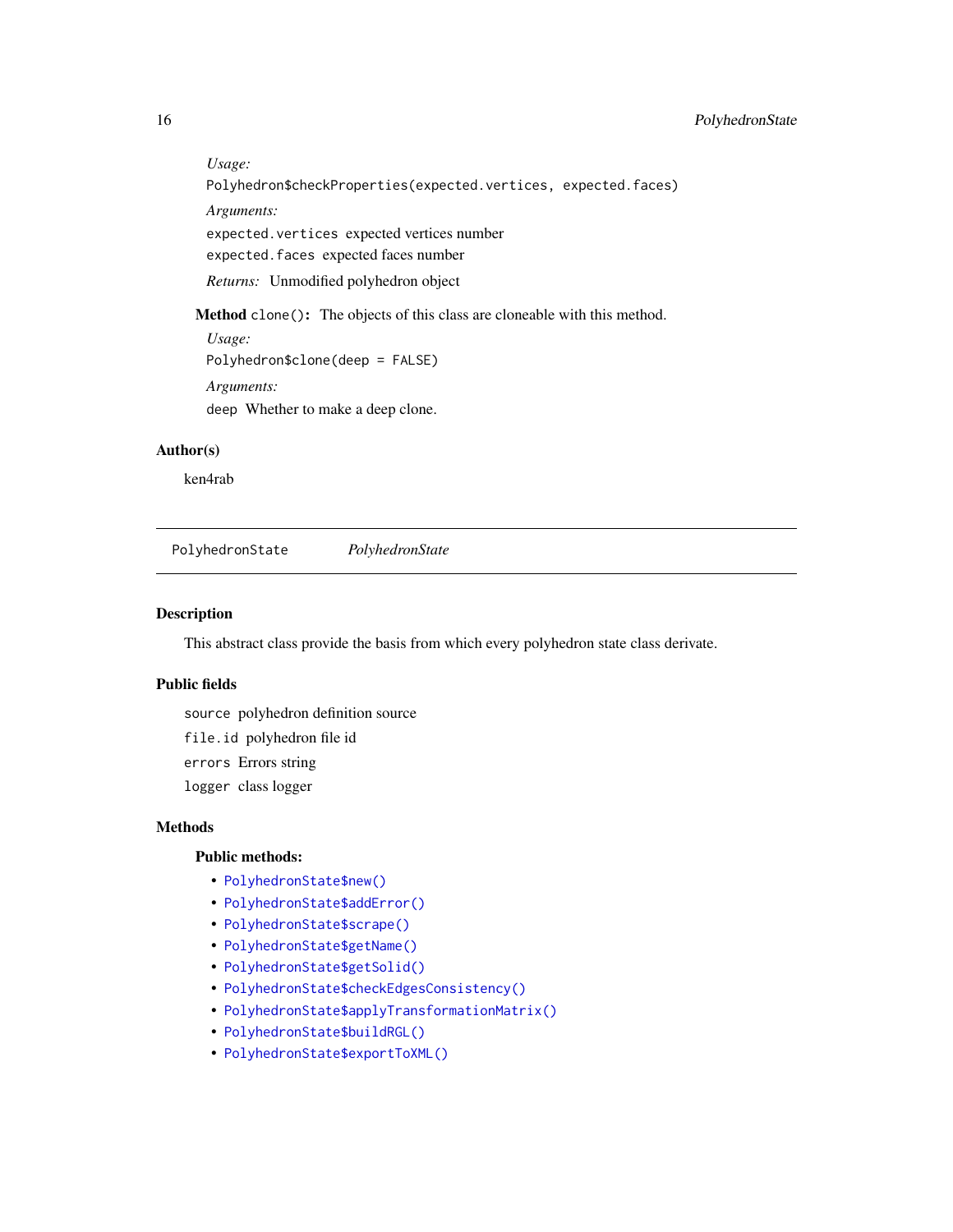#### PolyhedronState 17

# • [PolyhedronState\\$clone\(\)](#page-17-2)

# <span id="page-16-0"></span>Method new(): Create a polyhedronState object

*Usage:*

PolyhedronState\$new(source, file.id)

*Arguments:*

source the source file

file.id the file id

*Returns:* A new PolyhedronState object. '@description Adds an error to the error string and log it as info

<span id="page-16-1"></span>Method addError():

*Usage:*

PolyhedronState\$addError(current.error)

*Arguments:*

current.error the error to add

<span id="page-16-2"></span>Method scrape(): Scrapes the polyhedra folder files

*Usage:* PolyhedronState\$scrape()

#### <span id="page-16-3"></span>Method getName(): Get Polyhedron name

*Usage:*

PolyhedronState\$getName()

*Returns:* string with polyhedron name

#### <span id="page-16-4"></span>Method getSolid(): Returns the object corresponding to the solid

*Usage:* PolyhedronState\$getSolid()

<span id="page-16-5"></span>Method checkEdgesConsistency(): Checks edge consistency

*Usage:*

PolyhedronState\$checkEdgesConsistency()

<span id="page-16-6"></span>Method applyTransformationMatrix(): Apply transformation matrix to polyhedron *Usage:*

PolyhedronState\$applyTransformationMatrix(transformation.matrix)

*Arguments:*

transformation.matrix the transformation matrix to apply to the polyhedron

<span id="page-16-7"></span>Method buildRGL(): Creates a 'rgl' representation of the object

*Usage:*

PolyhedronState\$buildRGL(transformation.matrix)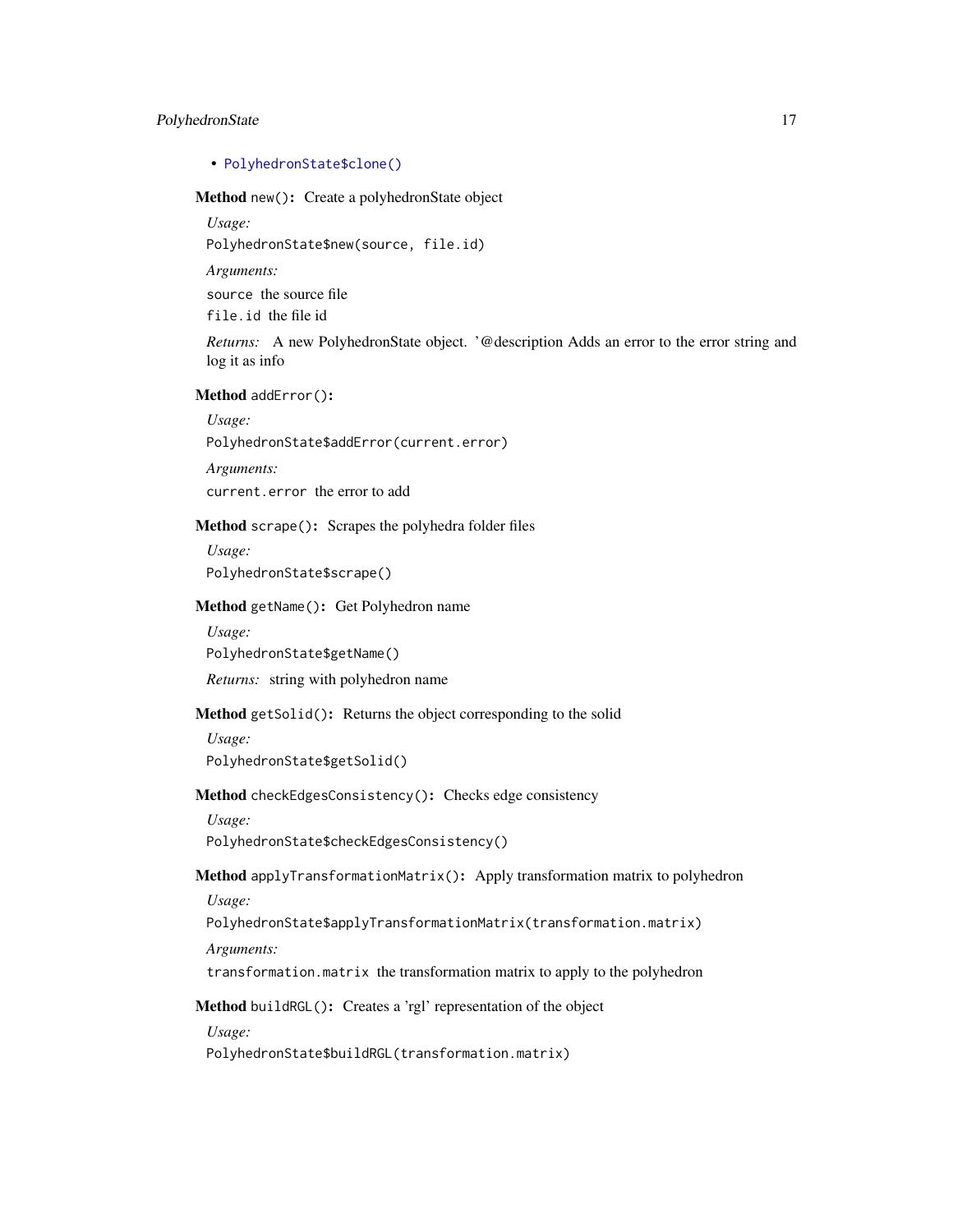<span id="page-17-0"></span>*Arguments:*

transformation.matrix the transformation matrix to apply to the polyhedron

<span id="page-17-1"></span>Method exportToXML(): Gets an XML representation out of the polyhedron object

*Usage:*

PolyhedronState\$exportToXML()

<span id="page-17-2"></span>Method clone(): The objects of this class are cloneable with this method.

*Usage:*

PolyhedronState\$clone(deep = FALSE)

*Arguments:*

deep Whether to make a deep clone.

#### Author(s)

ken4rab

PolyhedronStateDefined

*PolyhedronStateDefined*

#### Description

Polyhedron State scraped and defined

#### Super class

[Rpolyhedra::PolyhedronState](#page-0-0) -> PolyhedronStateDefined

#### Public fields

file.id polyhedron filename in original

source polyhedron definition source (netlibldmccooey)

name polyhedron name (netlibldmccooey)

- symbol the eqn $(1)$  input for two symbols separated by a tab; the Johnson symbol, and the Schlafli symbol (netlib)
- dual the name of the dual polyhedron optionally followed by a horizontal tab and the number of the dual (netlib)

sfaces polyhedron solid face list (netlib)

svertices polyhedron solid vertices list (netlib)

vertices Polyhedron vertices list (netlibldmccooey)

vertices.centered centered vertices for applying transformation matrices

net polyhedron 2D net model with vertices defined for a planar representation (netlib)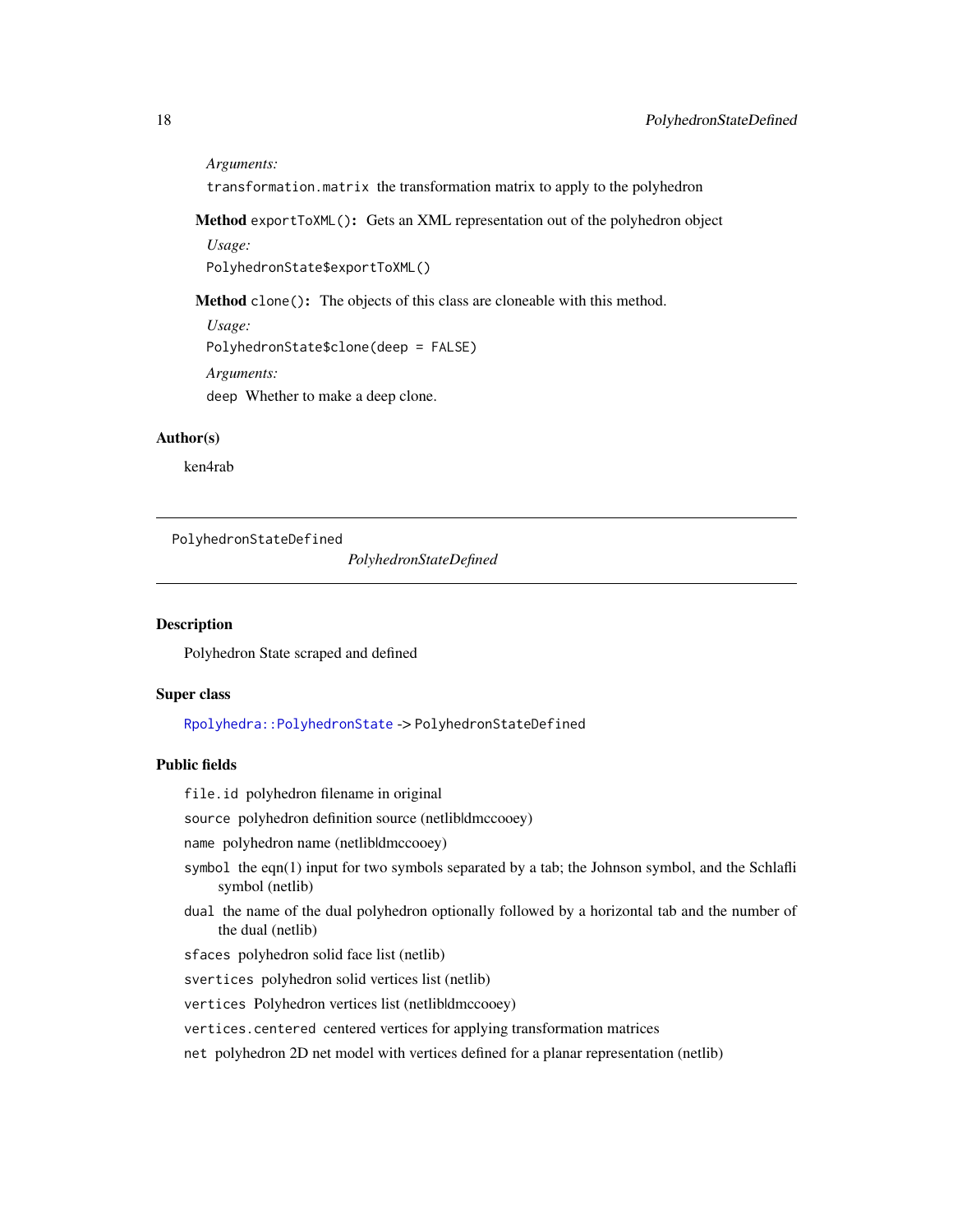solid polyhedron list of edges which generate a solid (netlibldmccooey)

hinges Polyhedron hinge list (netlib)

dih Dih attribute (netlib)

edges polyhedron edges (netlib|dmccooey)

transformation.matrix transformation matrix for calculations and visualizing polyhedron

# Methods

#### Public methods:

- [PolyhedronStateDefined\\$new\(\)](#page-18-0)
- [PolyhedronStateDefined\\$scrape\(\)](#page-19-0)
- [PolyhedronStateDefined\\$getName\(\)](#page-19-1)
- [PolyhedronStateDefined\\$getSymbol\(\)](#page-19-2)
- [PolyhedronStateDefined\\$adjustVertices\(\)](#page-19-3)
- [PolyhedronStateDefined\\$getVertices\(\)](#page-19-4)
- [PolyhedronStateDefined\\$getNet\(\)](#page-20-0)
- [PolyhedronStateDefined\\$getSolid\(\)](#page-20-1)
- [PolyhedronStateDefined\\$inferEdges\(\)](#page-20-2)
- [PolyhedronStateDefined\\$checkEdgesConsistency\(\)](#page-20-3)
- [PolyhedronStateDefined\\$triangulate\(\)](#page-20-4)
- [PolyhedronStateDefined\\$getConvHull\(\)](#page-20-5)
- [PolyhedronStateDefined\\$calculateMassCenter\(\)](#page-20-6)
- [PolyhedronStateDefined\\$getNormalizedSize\(\)](#page-21-0)
- [PolyhedronStateDefined\\$getTransformedVertices\(\)](#page-21-1)
- [PolyhedronStateDefined\\$resetTransformationMatrix\(\)](#page-21-2)
- [PolyhedronStateDefined\\$applyTransformationMatrix\(\)](#page-21-3)
- [PolyhedronStateDefined\\$buildRGL\(\)](#page-21-4)
- [PolyhedronStateDefined\\$exportToXML\(\)](#page-21-5)
- [PolyhedronStateDefined\\$expectEqual\(\)](#page-22-1)
- [PolyhedronStateDefined\\$serialize\(\)](#page-22-2)
- [PolyhedronStateDefined\\$clone\(\)](#page-22-3)

#### <span id="page-18-0"></span>Method new(): object initialization routine

```
Usage:
PolyhedronStateDefined$new(
  source,
 file.id,
 name,
  vertices,
  solid,
  net = NULL,symbol = ",
  dual = NULL,sfaces = NULL,
```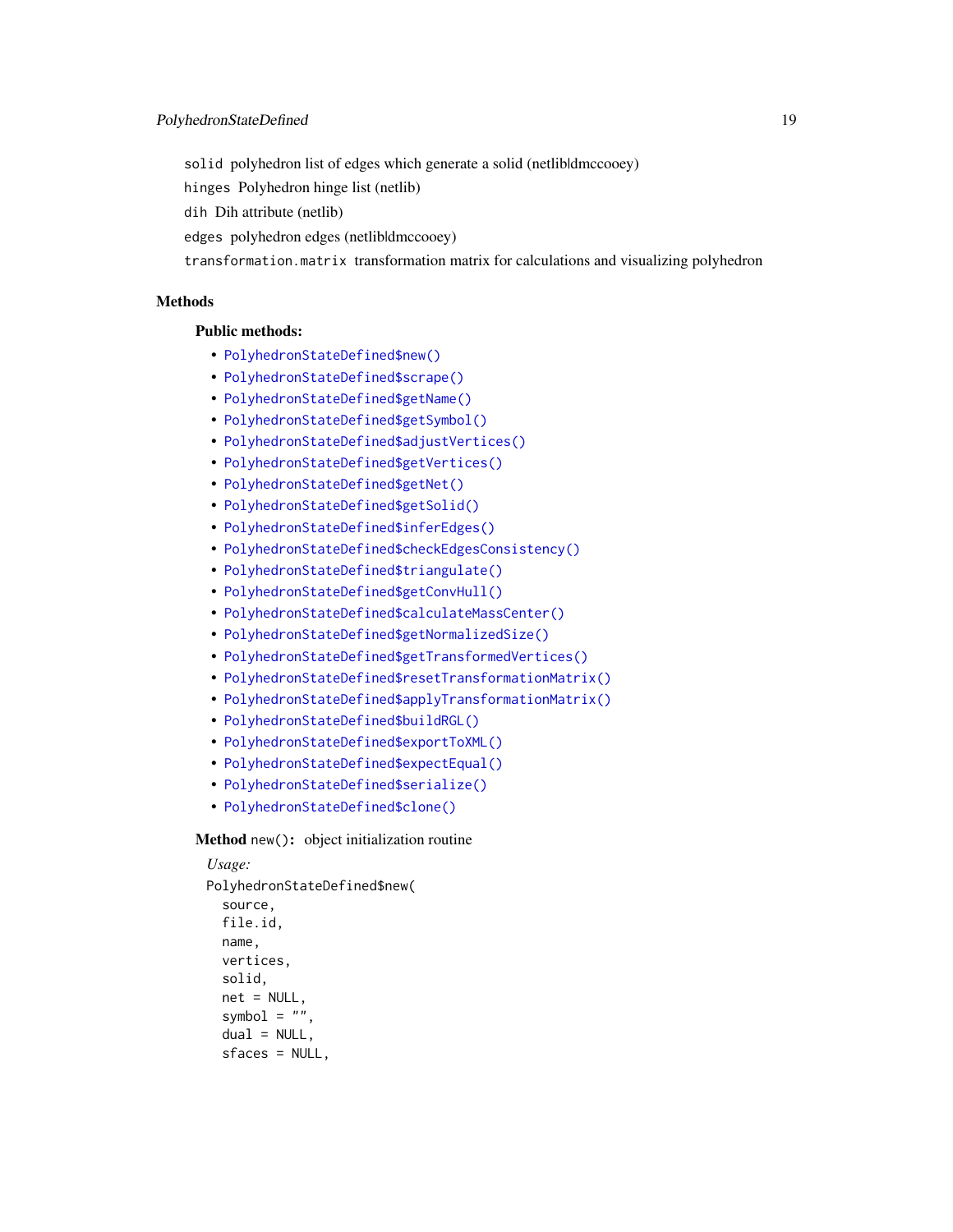```
svertices = NULL,
 hinges = NULL,
 dih = NULL,normalize.size = TRUE
)
```
*Arguments:*

source the library to use file.id identifier of the definition file. name the polyhedron name vertices the vertices solid the solid object net the net symbol the symbol dual whether it is dual or not sfaces the solid faces svertices the solid vertices hinges the hinges dih the dih normalize.size whether it has to normalize the size or not *Returns:* A new PolyhedronStateDefined object.

<span id="page-19-0"></span>Method scrape(): scrape polyhedron. As the state is defined this functions do nothing

*Usage:* PolyhedronStateDefined\$scrape() *Returns:* current object

<span id="page-19-1"></span>Method getName(): get Polyhedron name

*Usage:*

PolyhedronStateDefined\$getName()

*Returns:* string with polyhedron name

<span id="page-19-2"></span>Method getSymbol(): get Polyhedron symbol

*Usage:*

PolyhedronStateDefined\$getSymbol()

*Returns:* string with polyhedron symbol

<span id="page-19-3"></span>Method adjustVertices(): adjust polyhedron Vertices

*Usage:*

PolyhedronStateDefined\$adjustVertices(normalize.size = TRUE)

*Arguments:*

normalize.size whether it has to normalize the size or not

<span id="page-19-4"></span>*Returns:* modified PolyhedronStateDefined object.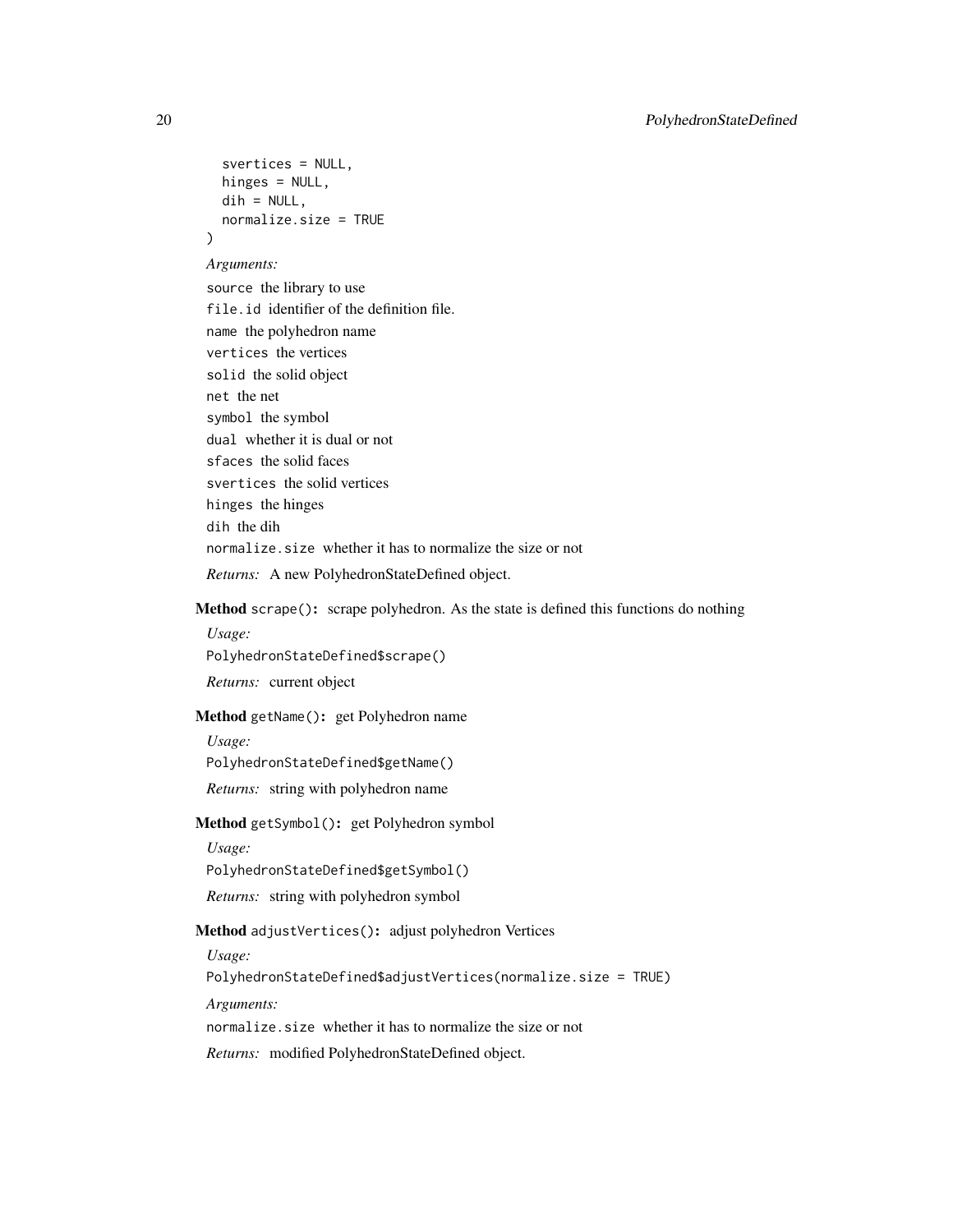Method getVertices(): Get the polyhedron state

*Usage:*

PolyhedronStateDefined\$getVertices(solid = FALSE)

*Arguments:*

solid toggles the production of solid vertices.

# <span id="page-20-0"></span>Method getNet(): Gets the net property

*Usage:* PolyhedronStateDefined\$getNet()

<span id="page-20-1"></span>Method getSolid(): Gets the solid property

*Usage:* PolyhedronStateDefined\$getSolid()

#### <span id="page-20-2"></span>Method inferEdges(): Infer edges

*Usage:*

PolyhedronStateDefined\$inferEdges(force.recalculation = FALSE)

*Arguments:*

force.recalculation forces the recalculation of the edges

# <span id="page-20-3"></span>Method checkEdgesConsistency(): Checks edges consistency

*Usage:*

PolyhedronStateDefined\$checkEdgesConsistency()

# <span id="page-20-4"></span>Method triangulate(): Triangulates the polyhedron

*Usage:*

PolyhedronStateDefined\$triangulate(force = FALSE)

*Arguments:*

force forces the triangulation.

# <span id="page-20-5"></span>Method getConvHull(): Gets the convex hull

```
Usage:
PolyhedronStateDefined$getConvHull(
  transformation.matrix = self$transformation.matrix,
  vertices.id.3d = private$vertices.id.3d
)
```
*Arguments:*

transformation.matrix the transformation matrix vertices.id.3d the vertices ids

*Returns:* the convex hull

<span id="page-20-6"></span>Method calculateMassCenter(): Calculates the center of mass.

*Usage:*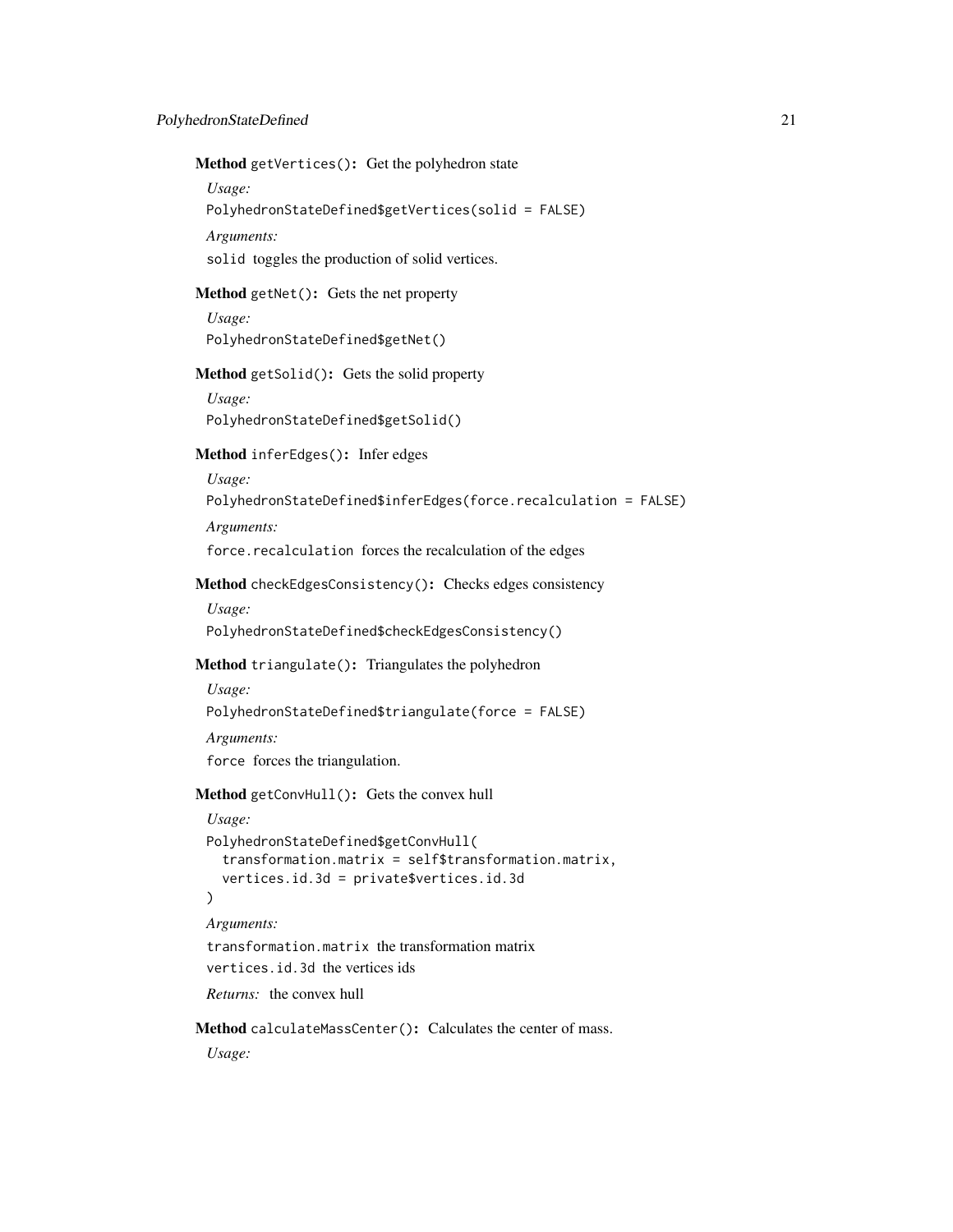```
PolyhedronStateDefined$calculateMassCenter(
   vertices.id.3d = private$vertices.id.3d,
   applyTransformation = TRUE
 \lambdaArguments:
 vertices.id.3d the vertices ids
 applyTransformation does it need to apply transformations?
Method getNormalizedSize(): Gets the normalized size
 Usage:
 PolyhedronStateDefined$getNormalizedSize(size)
 Arguments:
 size the object's size
Method getTransformedVertices(): Gets the transformed vertices
```
<span id="page-21-1"></span>*Usage:*

```
PolyhedronStateDefined$getTransformedVertices(
  vertices = self$vertices.centered,
  transformation.matrix = self$transformation.matrix
\lambda
```
*Arguments:*

vertices input vertices transformation.matrix the transformation matrix

<span id="page-21-2"></span>Method resetTransformationMatrix(): Resets the transformation matrix

*Usage:* PolyhedronStateDefined\$resetTransformationMatrix()

<span id="page-21-3"></span>Method applyTransformationMatrix(): Apply transformation matrix to polyhedron

*Usage:*

PolyhedronStateDefined\$applyTransformationMatrix(transformation.matrix)

*Arguments:*

transformation.matrix the transformation matrix to apply to the polyhedron

*Returns:* an applied transformation.matrix

<span id="page-21-4"></span>Method buildRGL(): Build 'rgl'

*Usage:*

PolyhedronStateDefined\$buildRGL(transformation.matrix = NULL)

*Arguments:*

transformation.matrix the transformation matrix

<span id="page-21-5"></span>Method exportToXML(): Exports the object to XML format

*Usage:*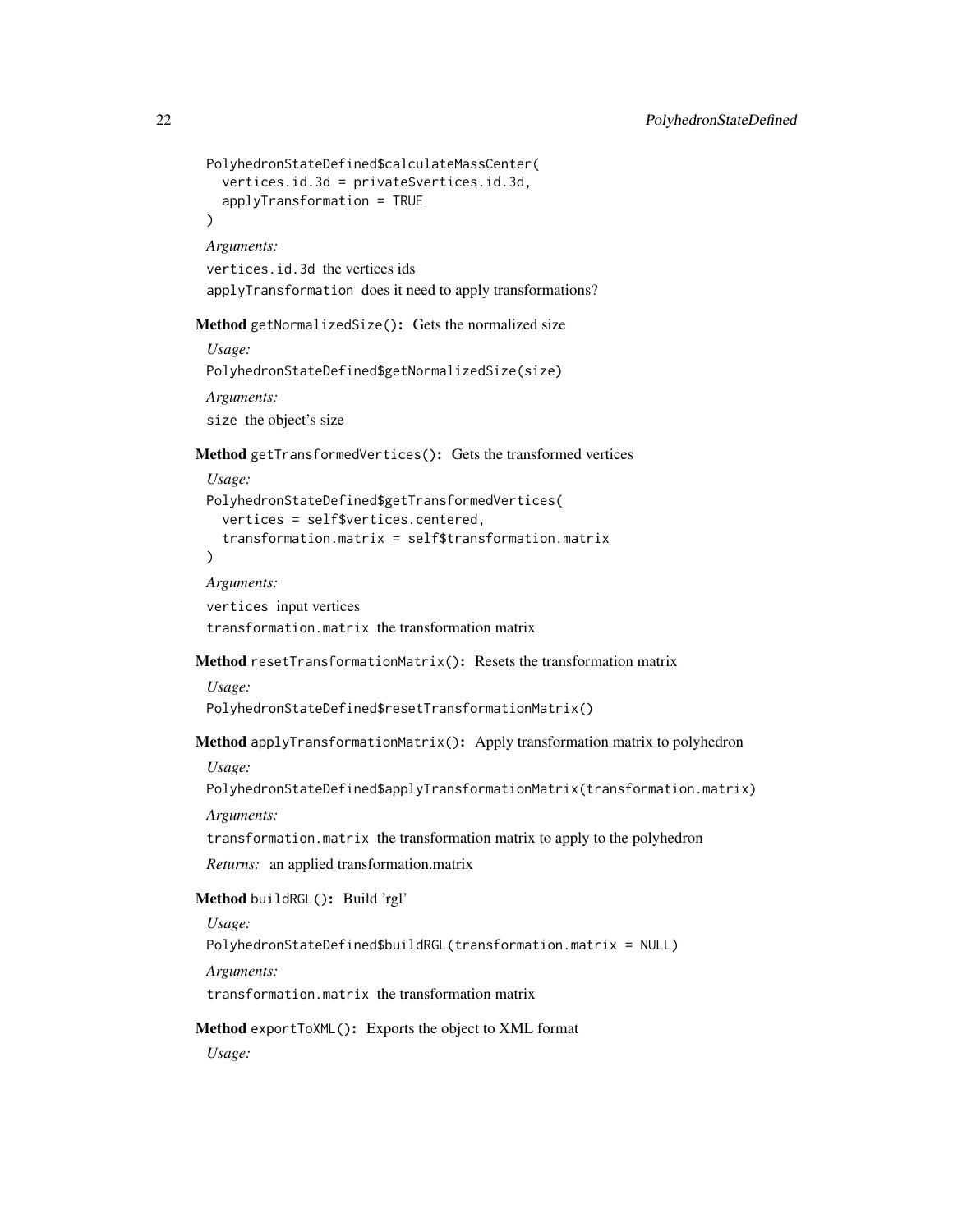# <span id="page-22-0"></span>PolyhedronStateDeserializer 23

PolyhedronStateDefined\$exportToXML()

<span id="page-22-1"></span>Method expectEqual(): Determines if a polyhedron is equal to this one.

*Usage:*

PolyhedronStateDefined\$expectEqual(polyhedron)

*Arguments:*

polyhedron the polyhedron to compare to.

<span id="page-22-2"></span>Method serialize(): Serialize the object.

*Usage:* PolyhedronStateDefined\$serialize()

<span id="page-22-3"></span>Method clone(): The objects of this class are cloneable with this method.

*Usage:* PolyhedronStateDefined\$clone(deep = FALSE) *Arguments:*

deep Whether to make a deep clone.

# Author(s)

ken4rab

PolyhedronStateDeserializer *PolyhedronStateDeserializer*

# Description

Polyhedron state for deserialize from database

#### Super class

[Rpolyhedra::PolyhedronState](#page-0-0) -> PolyhedronStateDeserializer

# Public fields

serialized.polyhedron polyhedron definition serialized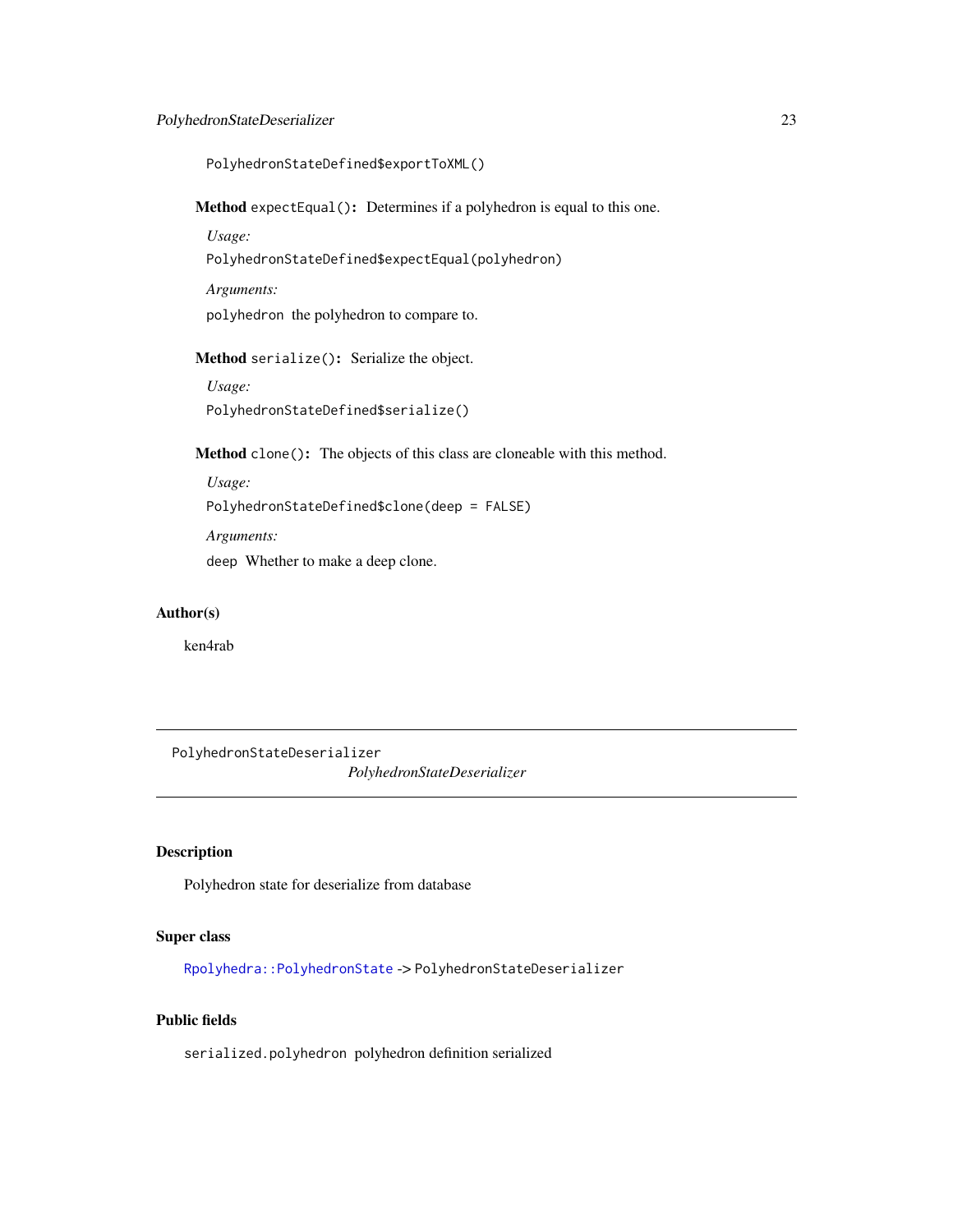# Methods

# Public methods:

- [PolyhedronStateDeserializer\\$new\(\)](#page-23-1)
- [PolyhedronStateDeserializer\\$scrape\(\)](#page-23-2)
- [PolyhedronStateDeserializer\\$clone\(\)](#page-23-3)

#### <span id="page-23-1"></span>Method new(): Initialize PolyhedronStateDeserializer object

*Usage:*

PolyhedronStateDeserializer\$new(serialized.polyhedron)

*Arguments:*

serialized.polyhedron a serialized polyhedron

*Returns:* A new PolyhedronStateDeserializer object.

<span id="page-23-2"></span>Method scrape(): Generates a PolyhedronStateDefined from a serialized polyhedron

*Usage:*

PolyhedronStateDeserializer\$scrape()

*Returns:* A new PolyhedronStateDefined object.

<span id="page-23-3"></span>Method clone(): The objects of this class are cloneable with this method.

*Usage:*

PolyhedronStateDeserializer\$clone(deep = FALSE)

*Arguments:*

deep Whether to make a deep clone.

#### Author(s)

ken4rab

PolyhedronStateDmccooeyScraper *PolyhedronStateDmccooeyScraper*

# Description

Scrapes polyhedra from a dmccooey file format

#### Super class

[Rpolyhedra::PolyhedronState](#page-0-0) -> PolyhedronStateDmccooeyScraper

<span id="page-23-0"></span>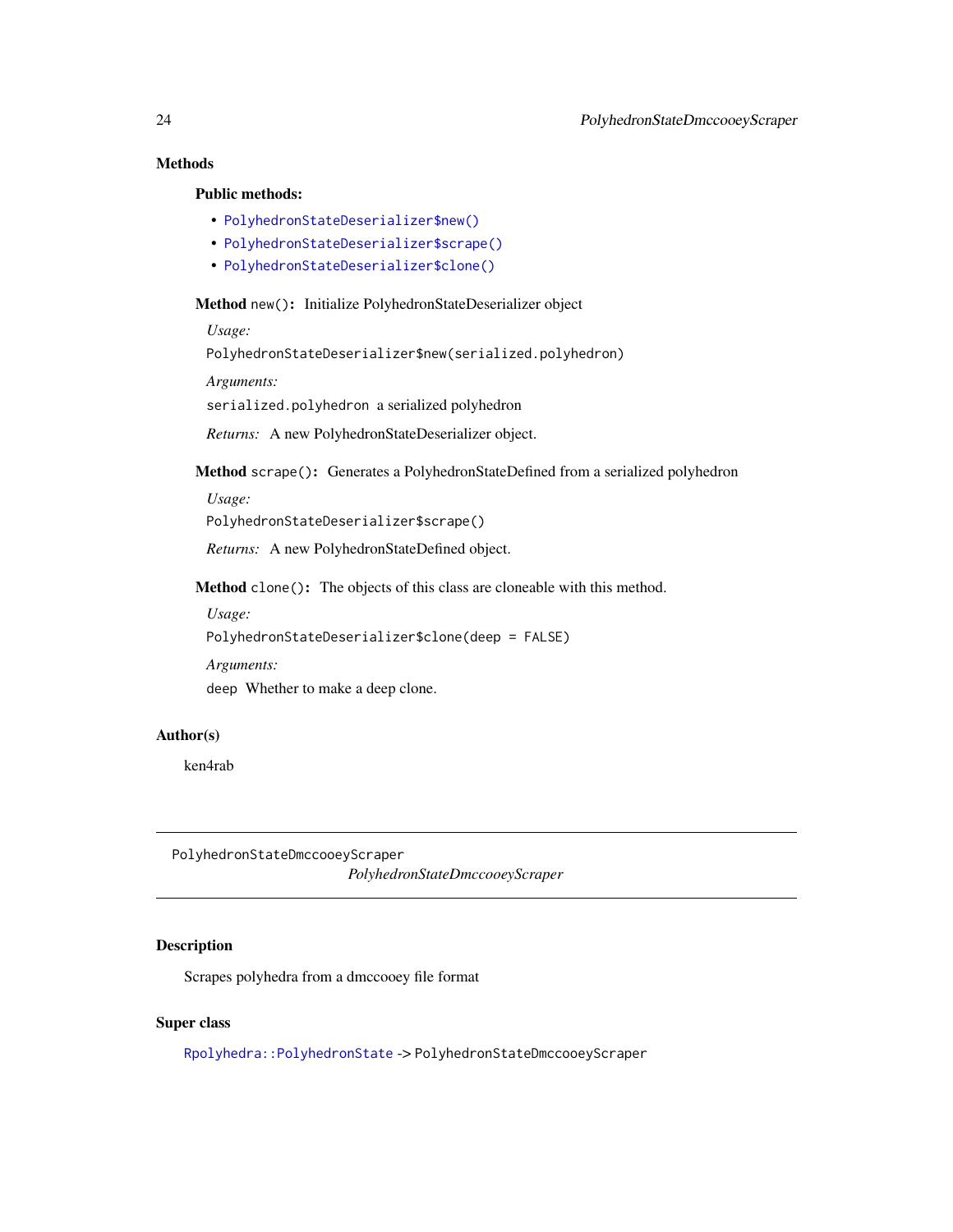#### Public fields

regexp.values.names regexp for scraping values names

regexp.rn regexp for scraping real numbers

regexp.values regexp for scraping values

regexp.vertex regexp for scraping vertices

regexp.faces regexp for scraping faces

polyhedra.dmccooey.lines dmccooey polyhedra definition lines

labels.map labels map where values are

values labels map where values are

vertices specification

vertices.replaced 3D values

faces definition

# **Methods**

#### Public methods:

- [PolyhedronStateDmccooeyScraper\\$new\(\)](#page-24-0)
- [PolyhedronStateDmccooeyScraper\\$setupRegexp\(\)](#page-24-1)
- [PolyhedronStateDmccooeyScraper\\$scrapeValues\(\)](#page-24-2)
- [PolyhedronStateDmccooeyScraper\\$scrapeVertices\(\)](#page-25-0)
- [PolyhedronStateDmccooeyScraper\\$scrapeFaces\(\)](#page-25-1)
- [PolyhedronStateDmccooeyScraper\\$scrape\(\)](#page-25-2)
- [PolyhedronStateDmccooeyScraper\\$getName\(\)](#page-25-3)
- [PolyhedronStateDmccooeyScraper\\$applyTransformationMatrix\(\)](#page-25-4)
- [PolyhedronStateDmccooeyScraper\\$buildRGL\(\)](#page-25-5)
- [PolyhedronStateDmccooeyScraper\\$exportToXML\(\)](#page-25-6)
- [PolyhedronStateDmccooeyScraper\\$clone\(\)](#page-26-1)

<span id="page-24-0"></span>Method new(): Initialize Dmccooey scraper

#### *Usage:*

PolyhedronStateDmccooeyScraper\$new(file.id, polyhedra.dmccooey.lines)

*Arguments:*

file.id identifier of the definition file.

polyhedra.dmccooey.lines raw Dmccooey definition file lines

*Returns:* A new PolyhedronStateDmccooeyScraper object.

<span id="page-24-1"></span>Method setupRegexp(): setupRegexp for Dmccooey definition

*Usage:*

PolyhedronStateDmccooeyScraper\$setupRegexp()

<span id="page-24-2"></span>*Returns:* This PolyhedronStateDmccooeyScraper object with regexp defined.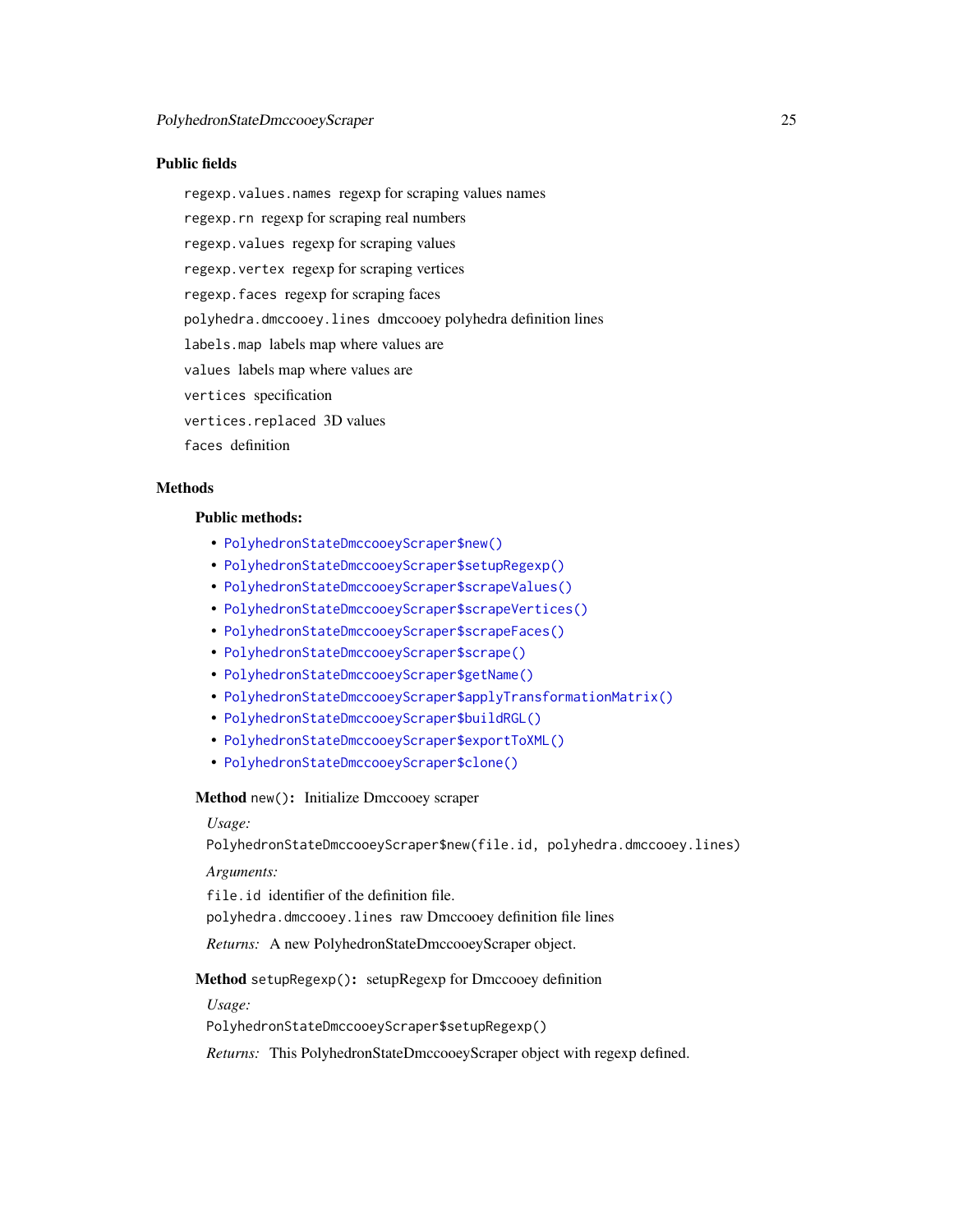Method scrapeValues(): scrape values from Dmccooey definition *Usage:* PolyhedronStateDmccooeyScraper\$scrapeValues(values.lines)

*Arguments:*

values.lines values definitions in Dmccooey source

*Returns:* This PolyhedronStateDmccooeyScraper object with values defined.

<span id="page-25-0"></span>Method scrapeVertices(): scrape polyhedron vertices from definition

*Usage:*

PolyhedronStateDmccooeyScraper\$scrapeVertices(vertices.lines) *Arguments:*

vertices.lines vertices definitions in Dmccooey source

*Returns:* This PolyhedronStateDmccooeyScraper object with faces defined.

<span id="page-25-1"></span>Method scrapeFaces(): scrape polyhedron faces from definition

*Usage:*

PolyhedronStateDmccooeyScraper\$scrapeFaces(faces.lines)

*Arguments:*

faces.lines face

*Returns:* This PolyhedronStateDmccooeyScraper object with faces defined.

<span id="page-25-2"></span>Method scrape(): scrape Dmccooey polyhedron definition

*Usage:*

PolyhedronStateDmccooeyScraper\$scrape()

*Returns:* A new PolyhedronStateDefined object.

<span id="page-25-3"></span>Method getName(): get Polyhedron name

*Usage:*

PolyhedronStateDmccooeyScraper\$getName()

*Returns:* string with polyhedron name

<span id="page-25-4"></span>Method applyTransformationMatrix(): Apply transformation matrix to polyhedron

*Usage:*

PolyhedronStateDmccooeyScraper\$applyTransformationMatrix(transformation.matrix) *Arguments:*

transformation.matrix the transformation matrix to apply to the polyhedron

<span id="page-25-5"></span>Method buildRGL(): Creates a 'rgl' representation of the object

*Usage:*

PolyhedronStateDmccooeyScraper\$buildRGL(transformation.matrix)

*Arguments:*

<span id="page-25-6"></span>transformation.matrix the transformation matrix to apply to the polyhedron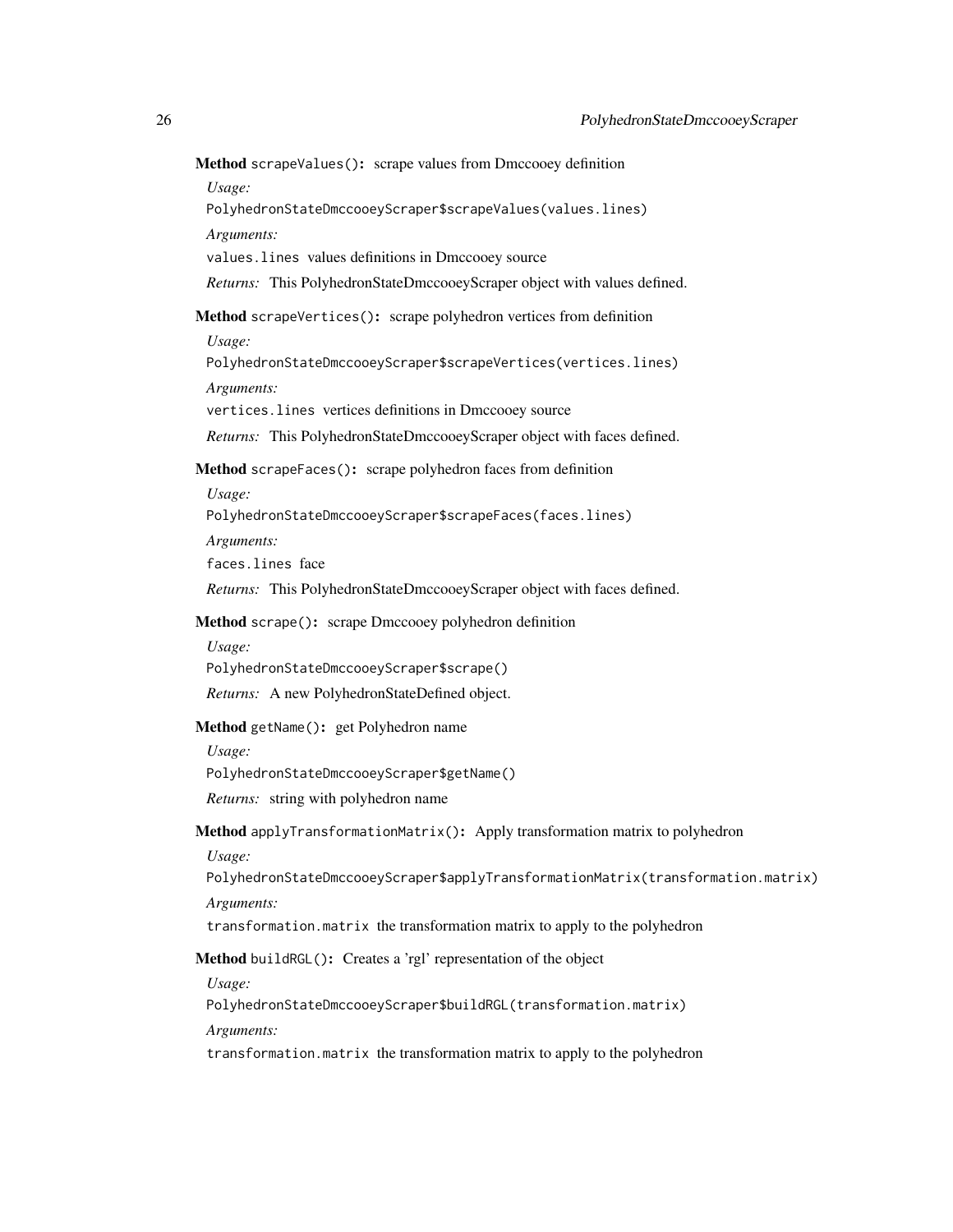<span id="page-26-0"></span>Method exportToXML(): serializes object in XML

*Usage:*

PolyhedronStateDmccooeyScraper\$exportToXML()

<span id="page-26-1"></span>Method clone(): The objects of this class are cloneable with this method.

*Usage:*

PolyhedronStateDmccooeyScraper\$clone(deep = FALSE)

*Arguments:* deep Whether to make a deep clone.

# Author(s)

ken4rab

PolyhedronStateNetlibScraper

*PolyhedronStateNetlibScraper*

# Description

Scrapes polyhedra from a PHD file format.

# Super class

[Rpolyhedra::PolyhedronState](#page-0-0) -> PolyhedronStateNetlibScraper

# Public fields

netlib.p3.lines The path to the PHD files

labels.rows Labels - row of appearance

labels.map Labels - Map of content

errors the errors found

# Methods

#### Public methods:

- [PolyhedronStateNetlibScraper\\$new\(\)](#page-27-0)
- [PolyhedronStateNetlibScraper\\$extractRowsFromLabel\(\)](#page-27-1)
- [PolyhedronStateNetlibScraper\\$getLabels\(\)](#page-27-2)
- [PolyhedronStateNetlibScraper\\$scrapeNet\(\)](#page-27-3)
- [PolyhedronStateNetlibScraper\\$extractCFOutBrackets\(\)](#page-27-4)
- [PolyhedronStateNetlibScraper\\$scrapeVertices\(\)](#page-27-5)
- [PolyhedronStateNetlibScraper\\$setupLabelsOrder\(\)](#page-28-0)
- [PolyhedronStateNetlibScraper\\$getDataFromLabel\(\)](#page-28-1)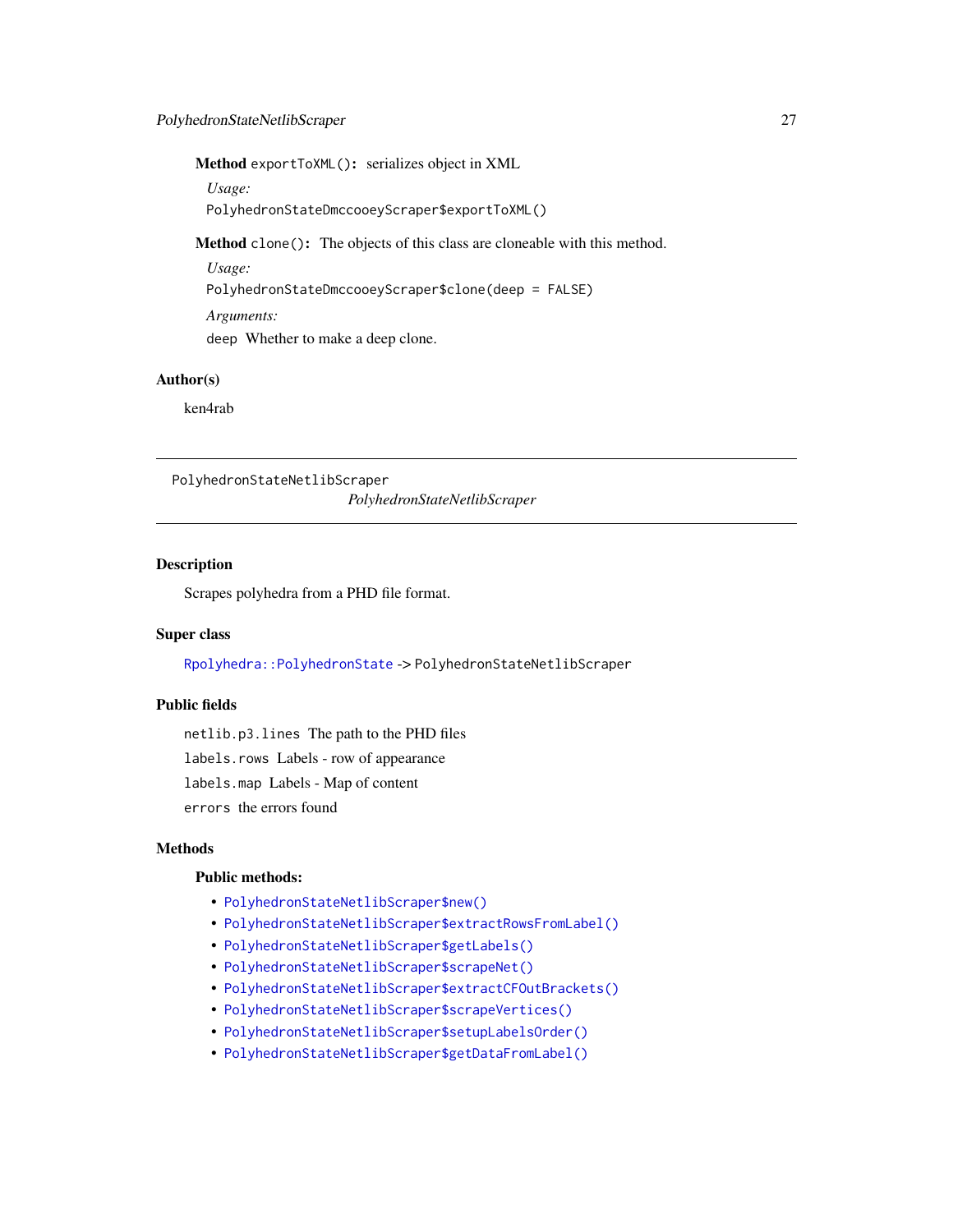- [PolyhedronStateNetlibScraper\\$getName\(\)](#page-28-2)
- [PolyhedronStateNetlibScraper\\$scrape\(\)](#page-28-3)
- [PolyhedronStateNetlibScraper\\$applyTransformationMatrix\(\)](#page-28-4)
- [PolyhedronStateNetlibScraper\\$buildRGL\(\)](#page-28-5)
- [PolyhedronStateNetlibScraper\\$exportToXML\(\)](#page-28-6)
- [PolyhedronStateNetlibScraper\\$clone\(\)](#page-29-1)

#### <span id="page-27-0"></span>Method new(): Initializes the object, taking the file.id and PDH file as parameters

*Usage:*

PolyhedronStateNetlibScraper\$new(file.id, netlib.p3.lines)

*Arguments:*

file.id the file id

netlib.p3.lines the lines to add

*Returns:* A new PolyhedronStateNetlibScraper object.

<span id="page-27-1"></span>Method extractRowsFromLabel(): Extracts data from the label, taking the label number and the expected label as parameters

*Usage:*

PolyhedronStateNetlibScraper\$extractRowsFromLabel(label.number, expected.label)

*Arguments:*

label.number the label number

expected.label the expected label

# <span id="page-27-2"></span>Method getLabels(): get Labels from current netlib file description

*Usage:*

PolyhedronStateNetlibScraper\$getLabels()

*Returns:* a list containing labels from netlib file description

<span id="page-27-3"></span>Method scrapeNet(): scrape Net Model from netlib format

*Usage:*

PolyhedronStateNetlibScraper\$scrapeNet(net.txt, offset = 0)

*Arguments:*

net.txt a vector containing net model in netlib format

offset in numbering vertices

*Returns:* a list containing a net model

<span id="page-27-4"></span>Method extractCFOutBrackets(): Remove brackets for current field content

*Usage:*

PolyhedronStateNetlibScraper\$extractCFOutBrackets(x)

*Arguments:*

x a string containing brackets

<span id="page-27-5"></span>*Returns:* value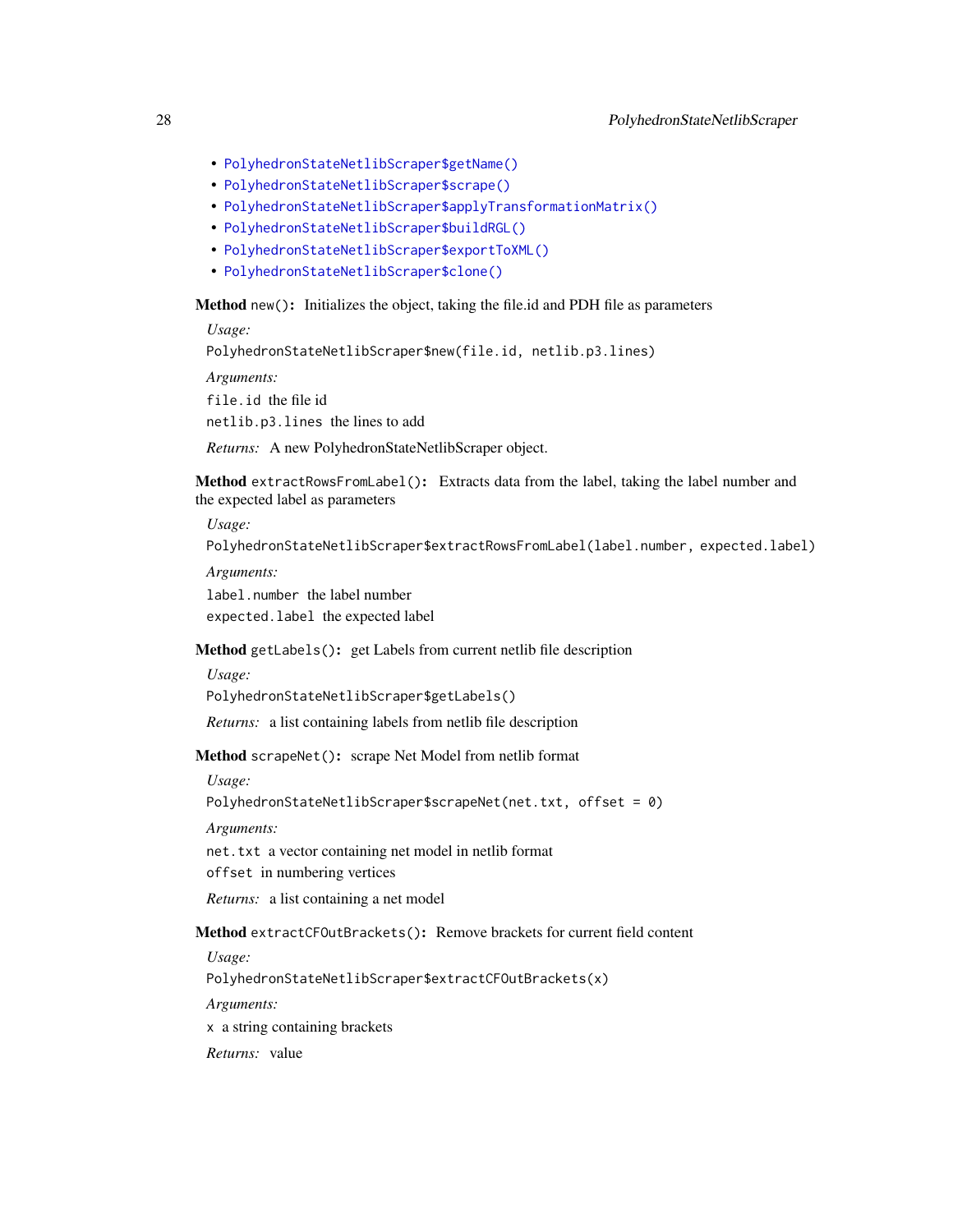Method scrapeVertices(): scrape vertices described in netlib format *Usage:*

PolyhedronStateNetlibScraper\$scrapeVertices(vertices.txt)

*Arguments:*

vertices.txt vector containing netlib format vertices

*Returns:* data.frame containing netlib vertices

<span id="page-28-0"></span>Method setupLabelsOrder(): setupLabelsOrder

*Usage:*

PolyhedronStateNetlibScraper\$setupLabelsOrder()

*Arguments:*

vertices.txt vector containing netlib format vertices

*Returns:* data.frame containing netlib vertices

<span id="page-28-1"></span>Method getDataFromLabel(): Get data from label specified as parameter

*Usage:*

PolyhedronStateNetlibScraper\$getDataFromLabel(label)

*Arguments:* label the label to get data from

*Returns:* value

#### <span id="page-28-2"></span>Method getName(): get Polyhedron name

*Usage:* PolyhedronStateNetlibScraper\$getName() *Returns:* string with polyhedron name

#### <span id="page-28-3"></span>Method scrape(): scrape Netlib polyhedron definition

*Usage:*

PolyhedronStateNetlibScraper\$scrape()

*Returns:* A new PolyhedronStateDefined object.

# <span id="page-28-4"></span>Method applyTransformationMatrix(): Apply transformation matrix to polyhedron

*Usage:*

PolyhedronStateNetlibScraper\$applyTransformationMatrix(transformation.matrix) *Arguments:*

transformation.matrix the transformation matrix to apply to the polyhedron

<span id="page-28-5"></span>Method buildRGL(): Creates a 'rgl' representation of the object

*Usage:*

PolyhedronStateNetlibScraper\$buildRGL(transformation.matrix)

*Arguments:*

<span id="page-28-6"></span>transformation.matrix the transformation matrix to apply to the polyhedron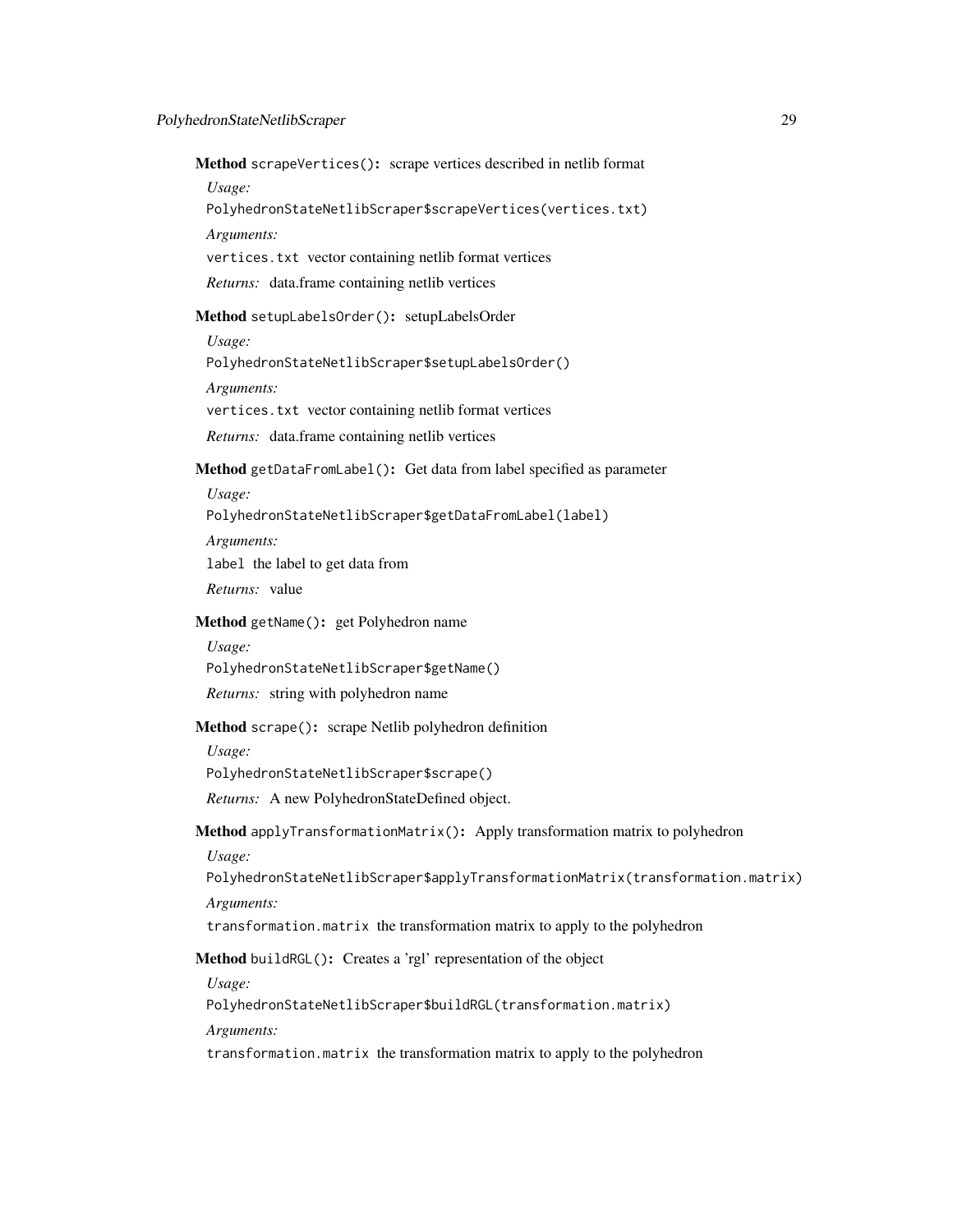Method exportToXML(): serializes object in XML

*Usage:* PolyhedronStateNetlibScraper\$exportToXML()

<span id="page-29-1"></span>Method clone(): The objects of this class are cloneable with this method.

*Usage:*

PolyhedronStateNetlibScraper\$clone(deep = FALSE)

*Arguments:*

deep Whether to make a deep clone.

# Author(s)

ken4rab

polyhedronToXML *Polyhedron to XML*

#### Description

Gets an XML representation out of the polyhedron object

#### Usage

polyhedronToXML(polyhedron.state.defined, is.transformed.vertices = TRUE)

#### Arguments

polyhedron.state.defined the polyhedron to get a representation from is.transformed.vertices flag which states if vertices are in original position or transformationMatrix applied

# Value

an XML document, ready to be converted to String with XML::saveXML()

# Examples

```
# get the representation of a cube (netlib library)
XML::saveXML(polyhedronToXML(getPolyhedron("netlib", "cube")$state))
```
<span id="page-29-0"></span>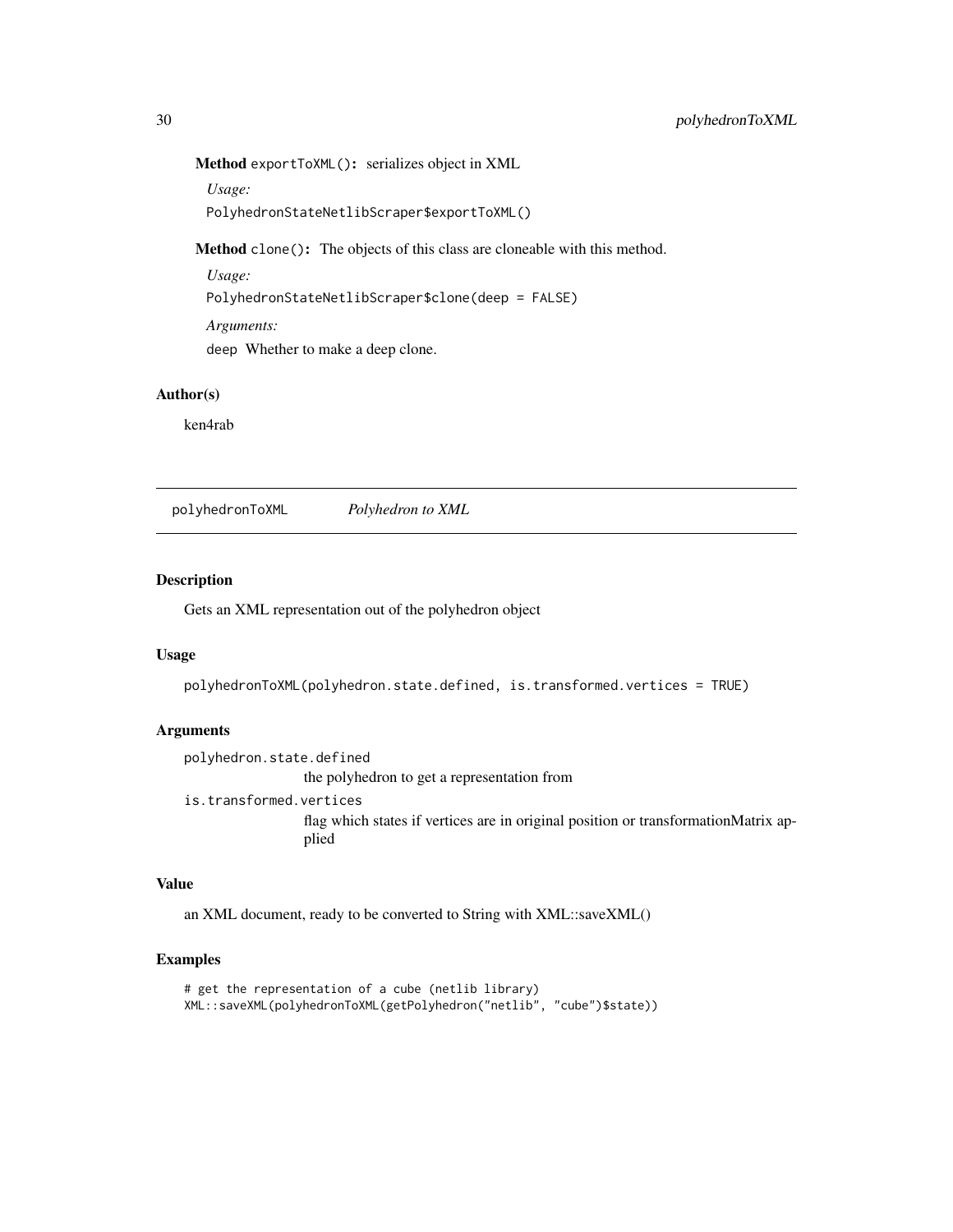<span id="page-30-0"></span>scrapePolyhedra *Scrape polyhedra objects*

#### Description

Gets polyhedra objects from text files of different sources, scheduling and scraping using predefined configurations.

#### Usage

```
scrapePolyhedra(
  scrape.config,
  source.filenames = NULL,
  sources.config = getUserEnvir(".available.sources"),
  logger = lgr
)
```
# Arguments

|                  | scrape.config predefined configuration for scraping           |
|------------------|---------------------------------------------------------------|
| source.filenames |                                                               |
|                  | if not null specify which source filenames to scrape          |
|                  | sources, config the sources that will be used by the function |
| logger           | logger for inheriting threshold from calling class/function   |

#### Value

polyhedra db object

scrapePolyhedraSources

*Scrape polyhedra sources*

# Description

Scrapes polyhedra objects from text files of different sources, in order to make them available to the package.

# Usage

```
scrapePolyhedraSources(sources.config =
         getUserEnvir(".available.sources"),
   max.quant.config.schedule = 0,
   max.quant.scrape = 0, time2scrape.source = 30,
    source.filenames = NULL, retry.scrape = FALSE,
   logger = lgr)
```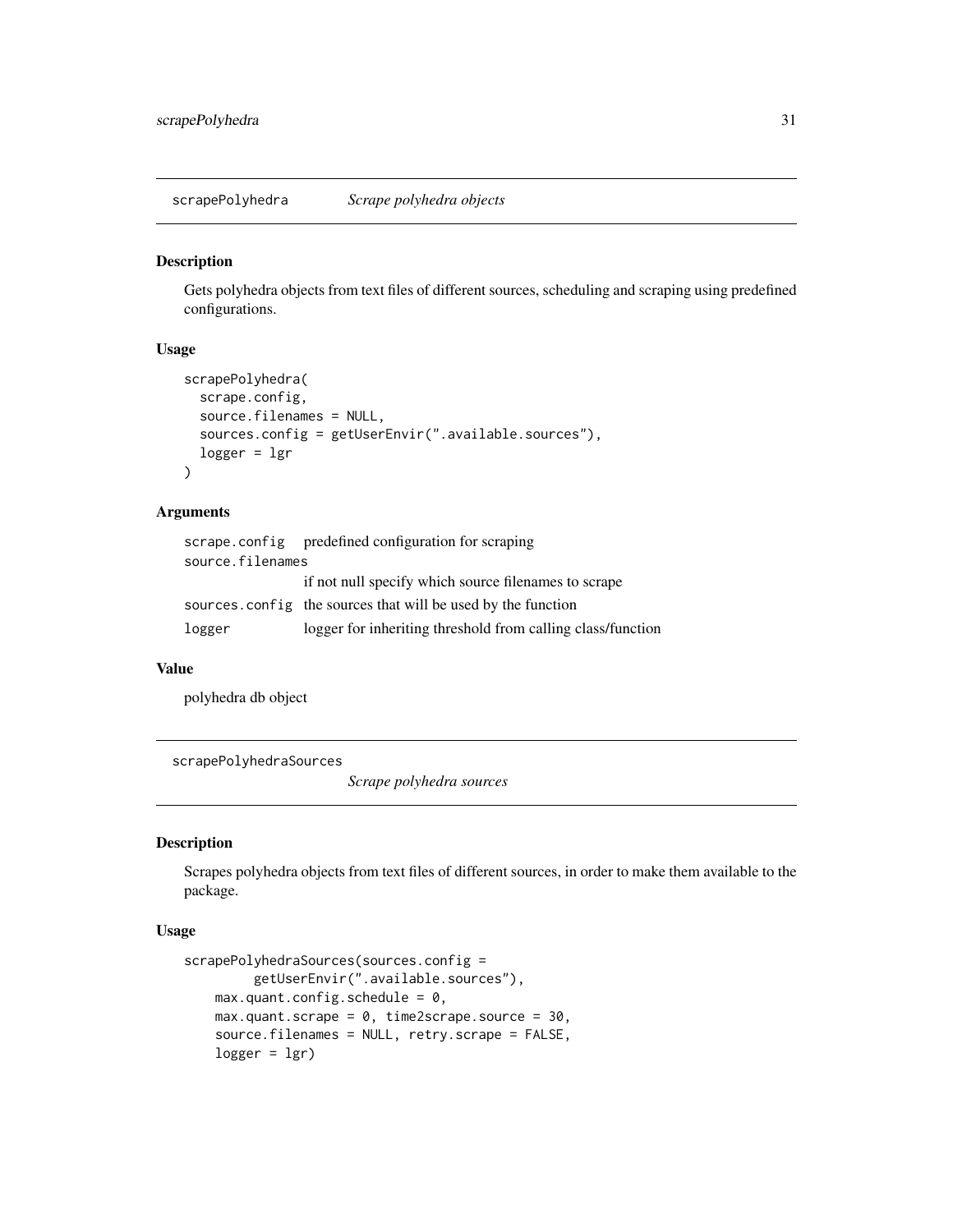#### Arguments

```
sources.config the sources that will be used by the function
max.quant.config.schedule
                 number of files to schedule
max.quant.scrape
                 number of files scrape
time2scrape.source
                 time applied to scrape source
source.filenames
                 if not null specify which source filenames to scrape
retry.scrape should it retry scrape?
logger logger for inheriting threshold from calling class/function
```
# Value

polyhedra db object

switchToFullDatabase *Switch to full database*

# Description

Prompts user for changing database to fulldb in user filespace. Also, allows the user to switch back to the package database, which is a minimal one for testing purposes.

# Usage

```
switchToFullDatabase(env = NA, logger = lgr)
```
#### Arguments

| env    | The environment to run on, can be PACKAGE,                                                                               |
|--------|--------------------------------------------------------------------------------------------------------------------------|
| logger | logger for inheriting threshold from calling class/function HOME or NA. If NA,<br>it asks the user for a an Environment. |

#### Value

.data.env

<span id="page-31-0"></span>